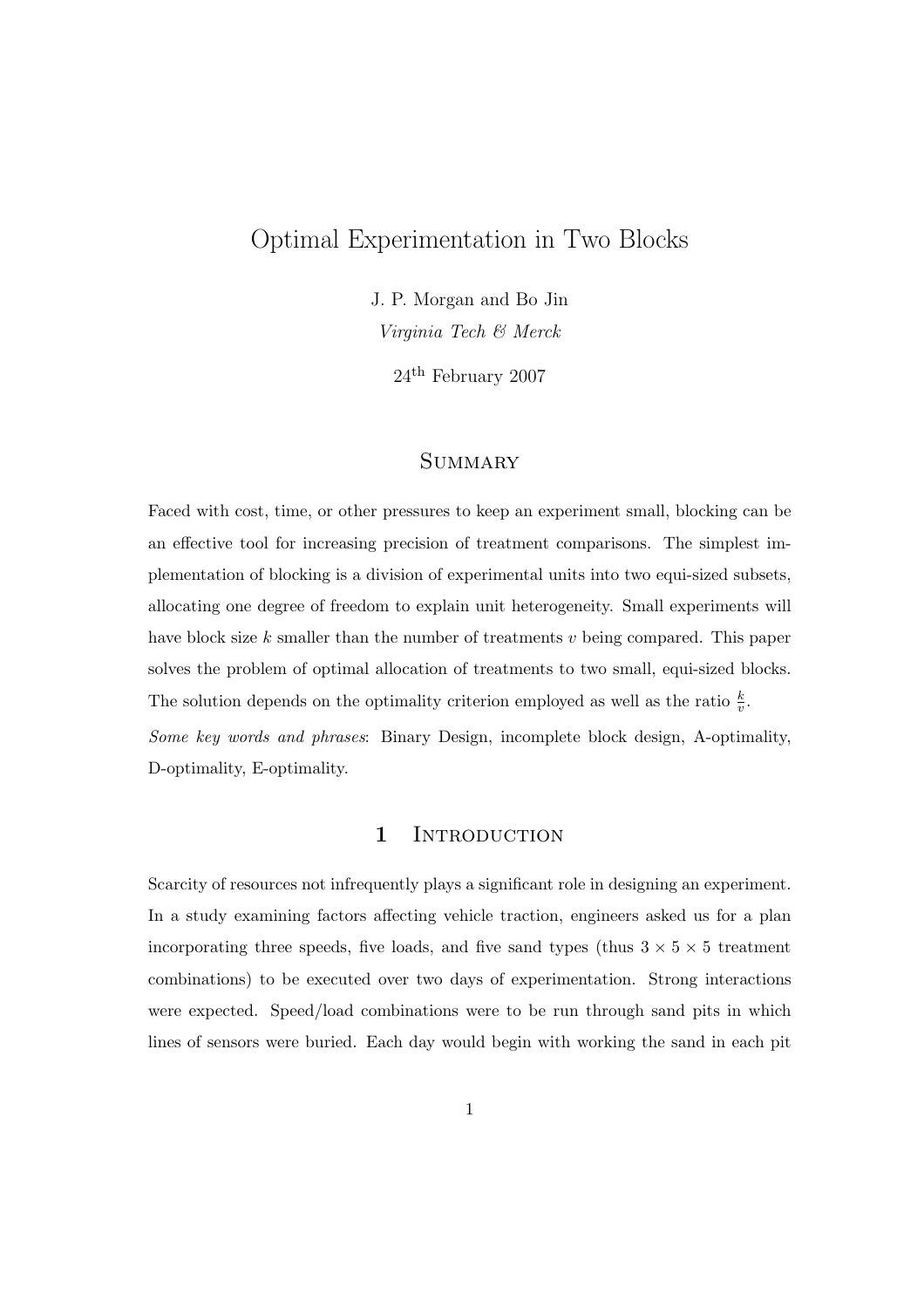to a roughly uniform consistency and burying the sensors (which could not be left out overnight). This and obvious environmental variation made blocking by day a prudent choice. Allocating five minutes per run, with set-up, break-down and transport time it was not possible to run every treatment each day. An incomplete block design with two blocks and 75 treatments was needed.

Design theory offers a number of strategies to help the statistician get around some of the constraints in situations like this one. One possibility is to posit adequacy of a loworder polynomial model in the quantitative factors, allowing one to ask that the number of levels of some factors, and thus the number of treatments, be reduced. Another, for non-quantitative factors, is to discount interaction terms and employ a blocked fractional factorial design. Should treatments not possess an underlying factorial structure, yet another option is simply to ask experimenters to curtail their goals. What design theory does not offer is a direct answer to the experimenter's initial question: for the selected treatments of interest, what design will maximize precision of all possible treatment comparisons when having only two small blocks of material with which to work? Even a decision to reduce the scope of the experiment, should it be made, will be on firmer footing once the answer to this question is known, so that what is gained and what is lost is fully understood.

Following the standard formulation of the block design problem, let  $\mathcal{D}(v, b, k)$  denote the class of all connected block designs having v treatments arranged in b blocks of equal size  $k \leq v$ . For  $b = 2$  there are 2k experimental units in total. If  $2k = 2v$  the universally optimal design (Kiefer, 1975) is to allocate each treatment to one unit in each block: the well-known randomized complete block design. If  $2k < v$  then not every treatment can be used, and if  $2k = v$  then any design is disconnected (i.e. not every contrast can be estimated). The problem requiring study is for settings with  $k < v < 2k$ , where there can be many incomplete block designs with varying efficiencies from which to choose.

Block designs are judged by measures of variance defined as functions of the treatment effects information matrix, commonly denoted by  $C_d$ , the subscript d making explicit the dependence on design  $d \in \mathcal{D}$ . This matrix is known (eg, Shah and Sinha,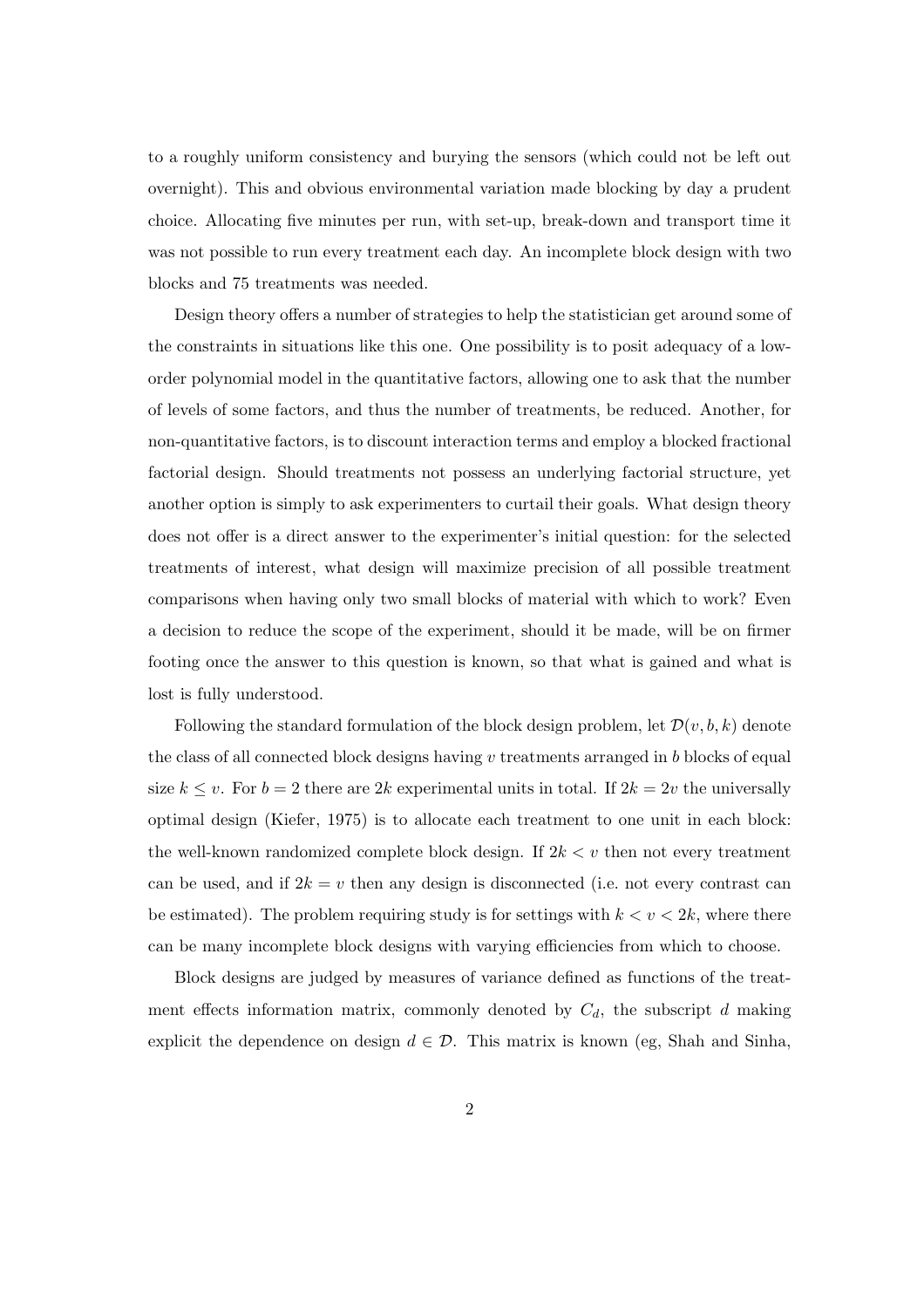1989) to be

$$
C_d = Diag(r_{d1}, r_{d2}, \dots, r_{dv}) - k^{-1} N_d N'_d \tag{1}
$$

where  $r_{di}$  is the number of units allocated treatment i by d and  $N_d = (n_{dij})$  with  $n_{dij}$ signifying the number of units in block j allocated treatment i.  $C_d$  is nonnegative definite, has non-positive off-diagonal elements and has rows sums zero for all  $d \in$  $\mathcal{D}(v, b, k)$ . Connected designs have  $C_d$  of rank  $v - 1$ .

A design d is equireplicate if  $r_{d1} = r_{d2} = \ldots = r_{dv}$ . Treatment i of d is binary if it is allocated to  $r_{di}$  distinct blocks, that is, if  $n_{dij}$  is 0 or 1 for all j. Design d is binary if all its treatments are binary. While some other work has been done, design theory has concentrated on settings where  $bk$  is a multiple of v so that equireplication is possible. Optimality arguments then usually lead to binary, equireplicate designs. The problem here does not allow equireplication, and it will be seen that the optimality of binary assignment depends on the criterion employed.

Commonly used and statistically sensible optimality criteria are defined in terms of the eigenvalues of  $C_d$ . Let these be  $0 = z_{d0} < z_{d1} \leq \ldots \leq z_{d,v-1}$ . Design  $d^* \in D$  is Eoptimal if  $\frac{1}{z_{d^*1}} \leq \frac{1}{z_d}$  $\frac{1}{z_{d1}}$  (equivalently  $z_{d^*1} \ge z_{d1}$ ); is A-optimal if  $\sum_{i=1}^{i=v-1} \frac{1}{z_{d^*}}$  $\frac{1}{z_{d^*i}} \leq \sum_{i=1}^{i=v-1} \frac{1}{z_d}$  $\frac{1}{z_{di}}$ ; and is D-optimal if  $\prod_{i=1}^{i=v-1} \frac{1}{z_{d_i}}$  $\frac{1}{z_{d^*i}} \leq \prod_{i=1}^{i=v-1} \frac{1}{z_d}$  $\frac{1}{z_{di}}$  (equivalently  $\prod_{i=1}^{i=v-1} z_{d^*i} \geq \prod_{i=1}^{i=v-1} z_{di}$ ); each inequality holding for all  $d \in \mathcal{D}$ . The statistical meaning of these criteria is discussed by, among others, Shah and Sinha (1989). Each is a natural measure of variance of treatment contrasts, so that smaller values correspond to better designs.

This paper determines A-, D-, and E-optimal designs in  $\mathcal{D}(v, 2, k)$  for each k satisfying  $k < v < 2k$ . These problems are solved in sections 3, 4, and 5, respectively. The surprising result is that E-optimal designs can be highly nonbinary. Section 2 lays out an optimality tool needed for the derivations. Section 6 provides further discussion, including a comparison of optimal designs. Some of the derivations in this paper are best followed with an algebraic manipulator, such as Maple or Mathematica, in hand.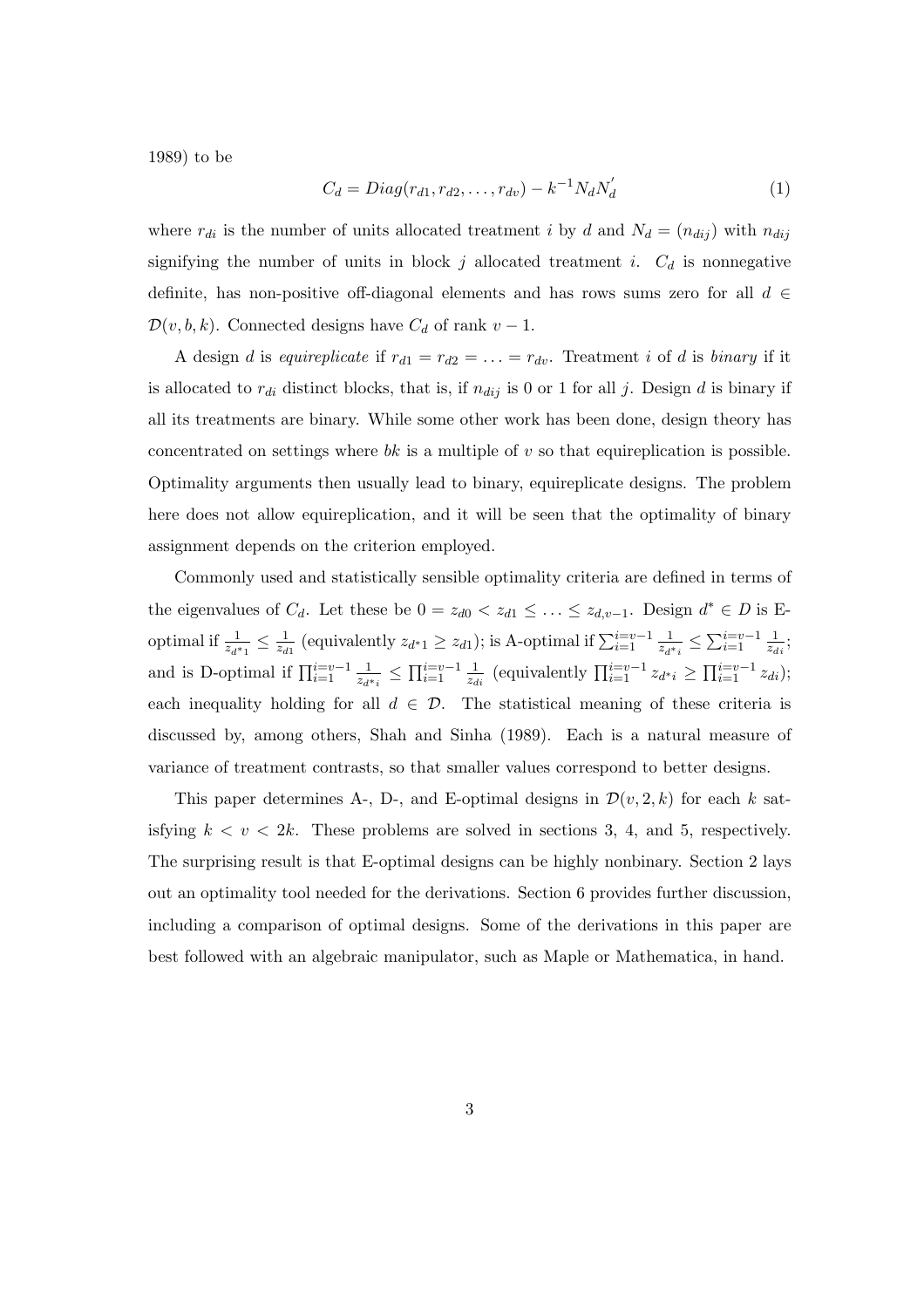### 2 MATRIX AVERAGING

A key tool required in later proofs is matrix averaging, explained here. An optimality criterion  $\Phi: C_d \to \Re$  is matrix convex if for any  $C_{d_1}$  and  $C_{d_2}$  and all  $0 \le \theta \le 1$ ,  $\Phi(\theta C_{d_1} + (1 - \theta)C_{d_2}) \leq \theta \Phi(C_{d_1}) + (1 - \theta) \Phi(C_{d_2}).$  The A, D, and E criteria are all matrix convex (Kiefer, 1975). The importance of this is that bounds for a criterion's value can be found by "averaging" an information matrix as follows.

DEFINITION Let  $P_1, \ldots, P_t$  be t permutation matrices of order v. An averaging of the information matrix  $C_d$  is  $\overline{C}_d = \frac{1}{t}$ t  $\sum_{i=1}^{t} P_i C_d P'_i$ .  $\overline{C}_d$  is called an *average matrix* of  $C_d$ .

THEOREM 2.1 Suppose  $\overline{C}_d$  is an average matrix of  $C_d$ . Then

- (i)  $\overline{C}_d$  is nonnegative definite with zero row sums and the same trace as  $C_d$ , and
- (ii)  $\Phi(\overline{C}_d) \leq \Phi(C_d)$  for any matrix convex  $\Phi$ .

Averaging as a tool for bounding optimality values first appeared in Constantine (1981).

To show that a design  $d^*$  is better than any member of a class of competing designs it is enough to show that  $\Phi(\overline{C}_d) \ge \Phi(C_{d^*})$  for some averaged version of  $C_d$  for members of that class. The question is in choice of the averaging. Let  $\Pi_i$  for  $i = 1, \ldots, l$  be a partition of the treatments,  $|\Pi_i| = v_i$  ( $\sum$  $i v_i = v$ ). Then there is a collection of  $v_i!$  permutation matrices corresponding to all permutations of the treatments in  $\Pi_i$ . Applying these  $\sum_i v_i!$  permutations to an information matrix  $C_d$ , the averaged version is generalized block diagonal.

DEFINITION A symmetric matrix X is *generalized block-diagonal* if it can be partitioned as  $\overline{a}$  $\mathbf{r}$ 

$$
\begin{pmatrix}\nA_{n_1 \times n_1} & c_{12} J_{n_1 \times n_2} & \cdots & c_{1p} J_{n_1 \times n_p} \\
c_{21} J_{n_2 \times n_1} & A_{n_2 \times n_2} & \cdots & c_{2p} J_{n_2 \times n_p} \\
\vdots & \vdots & \ddots & \vdots \\
c_{p1} J_{n_p \times n_1} & c_{p2} J_{n_p \times n_2} & \cdots & A_{n_p \times n_p}\n\end{pmatrix}
$$
\n(2)

where the matrices  $A_{n_i \times n_i} = x_i I + y_i J$  are completely symmetric.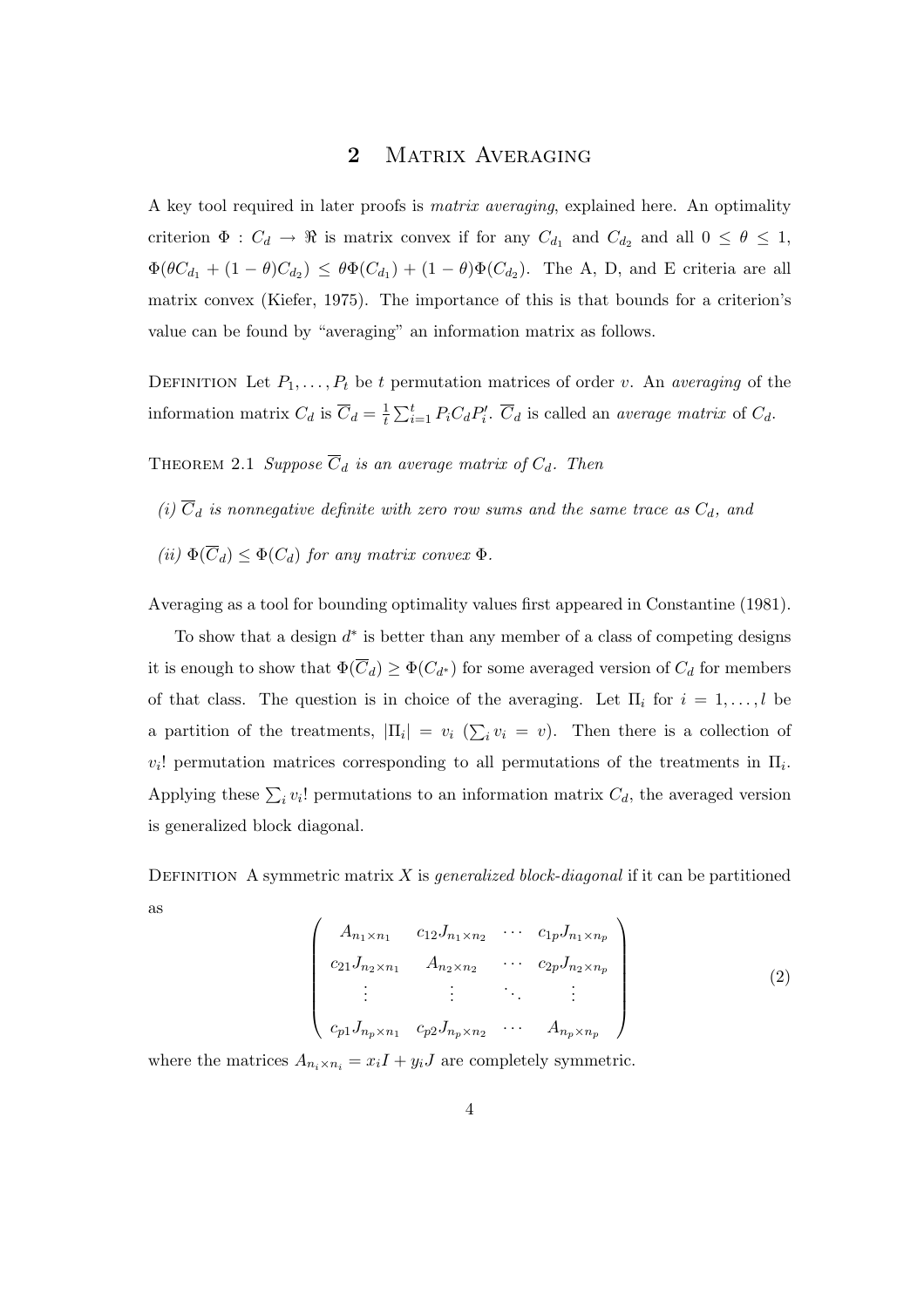It is evident that  $\sum_{i=1}^{p} (n_i-1)$  eigenvalues of (2) are  $n_i-1$  copies of  $x_i$  for  $i=1,\ldots,p$ . Following Morgan and Parvu (2007), the remaining eigenvalues are those of a  $p \times p$ matrix.

LEMMA 2.2 Let X be a generalized block-diagonal matrix as given in  $(2)$ . Also let matrices  $A_{n_i \times n_i}$  have eigenvalues  $x_i$  with multiplicity  $n_i - 1$  and  $a_i = x_i + n_i y_i$  with multiplicity 1. Then the eigenvalues of X are  $x_i$  with multiplicity  $n_i - 1$ , and the eigenvalues of the (not necessarily symmetric) matrix:

$$
\tilde{X} = \begin{pmatrix}\n a_1 & c_{12} \cdot n_2 & \cdots & c_{1p} \cdot n_p \\
 c_{21} \cdot n_1 & a_2 & \cdots & c_{2p} \cdot n_p \\
 \vdots & \vdots & \ddots & \vdots \\
 c_{p1} \cdot n_1 & c_{p2} \cdot n_2 & \cdots & a_p\n\end{pmatrix}
$$

Extracting functions of eigenvalues is sometimes eased by the following lemma.

LEMMA 2.3 (Vieta's Formulas) If  $\lambda_1, \lambda_2, \ldots, \lambda_n$  are the n roots for an  $n^{th}$  order equation  $P(\lambda) = 0$  where  $P(\lambda) = a_n \lambda^n + a_{n-1} \lambda^{n-1} + \ldots + a_1 \lambda + a_0$ , then

$$
\lambda_1 + \lambda_2 + \ldots + \lambda_n = (-1)^{\frac{a_{n-1}}{a_n}}
$$
  
\n
$$
\lambda_1 \lambda_2 + \lambda_1 \lambda_3 + \ldots + \lambda_{n-1} \lambda_n = (-1)^2 \frac{a_{n-2}}{a_n}
$$
  
\n
$$
\vdots
$$
  
\n
$$
\lambda_1 \lambda_2 \ldots \lambda_n = (-1)^n \frac{a_0}{a_n}.
$$
  
\n(3)

The Intermediate Value Theorem will also be useful so is stated here for convenience.

LEMMA 2.4 Consider  $P(\lambda)$  in lemma 2.3 and real numbers a and b. If  $P(a)P(b) < 0$ , then  $P(\lambda)$  has at least one root in  $(a, b)$ .

# 3 A-optimal Designs

Write  $bk = vr + p$  where p is a non-negative integer no larger than  $v - 1$ . Then p is the number of plots available for use in a block design over and above that needed to replicate each treatment r times. For  $b = 2$  and  $\frac{v}{2} < k < v$  these numbers are  $r = 1$  and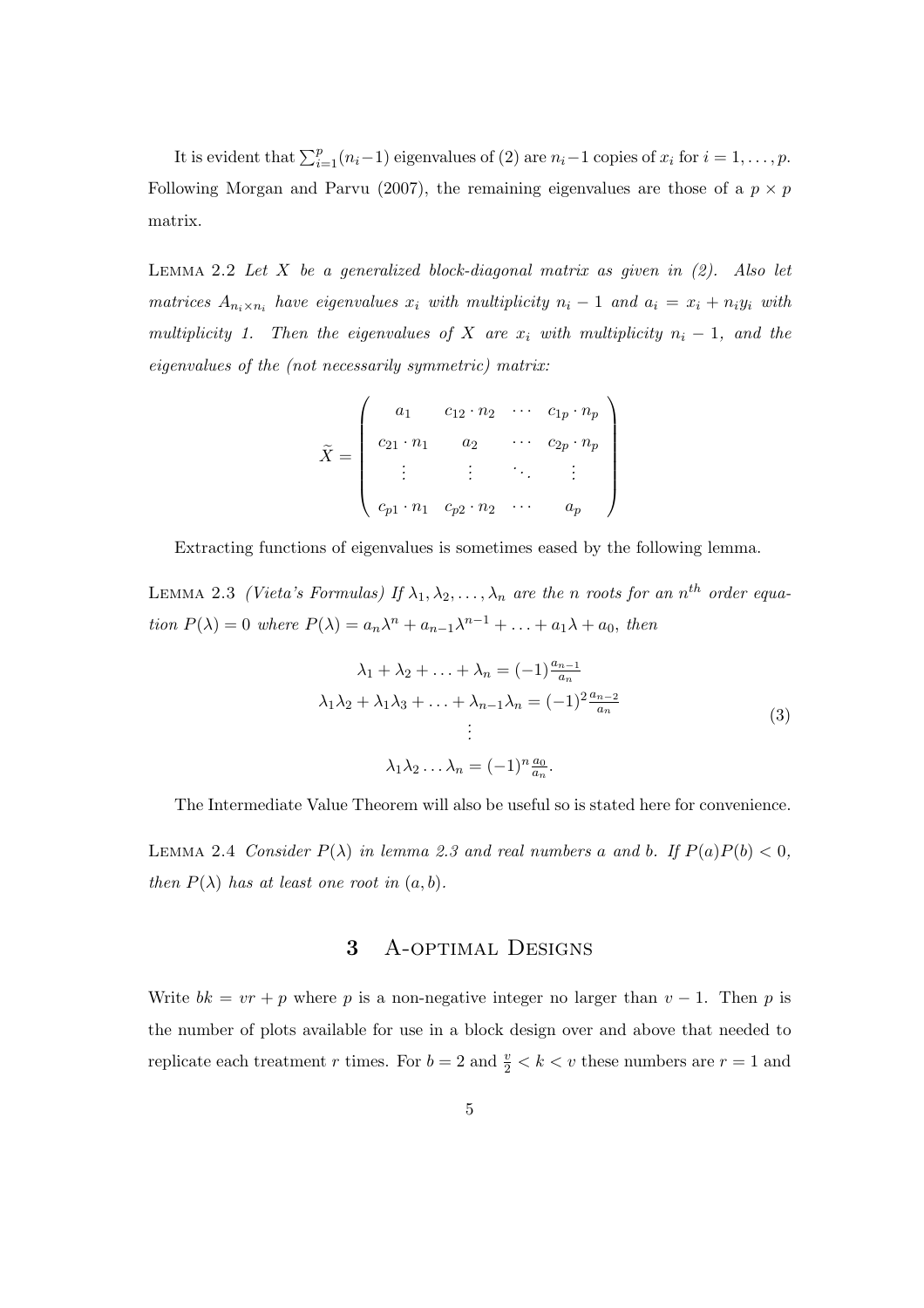| Block 1: $\mid 1 \mid 2 \mid \cdots \mid p \mid p+1 \mid p+2 \mid \cdots \mid k$ |  |  |  |  |
|----------------------------------------------------------------------------------|--|--|--|--|
|                                                                                  |  |  |  |  |

Figure 1: Binary design  $d_0$ 

 $p = 2k - v$ . Up to treatment labeling there is only one binary design  $d_0$  (see Figure 1) in this situation, having exactly p treatments replicated twice, and  $v - p$  replicated once.

From (1), the information matrix  $C_{d_0}$  for the binary design is

$$
C_{d_0} = \begin{pmatrix} 2I_p - \frac{2}{k}J_p & -\frac{1}{k}J_{p,k-p} & -\frac{1}{k}J_{p,k-p} \\ -\frac{1}{k}J_{k-p,p} & I_{k-p} - \frac{1}{k}J_{k-p} & 0_{k-p} \\ -\frac{1}{k}J_{k-p,p} & 0_{k-p} & I_{k-p} - \frac{1}{k}J_{k-p} \end{pmatrix}
$$
(4)

This matrix has positive eigenvalues 1 with frequency  $2(k - p - 1)$ , 2 with frequency  $(p-1), \frac{p}{k}, \text{ and } \frac{v}{k}.$  Its A-value is thus

$$
A_{d_0} = \sum_{i=1}^{v-1} \frac{1}{z_{d_0 i}} = 2(k - p - 1) + \frac{p-1}{2} + \frac{k}{p} + \frac{k}{v}.
$$
 (5)

It will be shown that any non-binary design in  $\mathcal{D}(v, 2, k)$  is A-inferior to  $d_0$ , and consequently that  $d_0$  is A-optimal. This will be done employing the average matrix technique of section 2 using a partition of the treatments into three subsets.

With  $p$  units in excess of that needed for a single replication of all treatments, at least  $v - p = 2(k - p)$  treatments must be replicated exactly once. So let  $2(k - p) + m$ treatments have just one replicate where  $0 \le m \le p-1$ . If  $k - p - s$  is the number of treatments with one replicate in block one, then  $k - p + s + m$  of the treatments have one replicate in block two, where  $-\frac{m}{2} \leq s \leq k - p$ . Connectedness further requires  $0 \leq s + m \leq p - 1$ . A partition of the treatments into three subsets of sizes  $k - p - s$ ,  $k - p + s + m$ , and  $p - m$  has now been defined. The binary design  $d_0$  has  $m = s = 0$ .

The symbols s and m just defined will be used throughout:

 $m =$  the total excess in treatments with one replicate relative to  $d_0$ ,

 $s =$  the shortfall in treatments in block one with one replicate relative to  $d_0$ .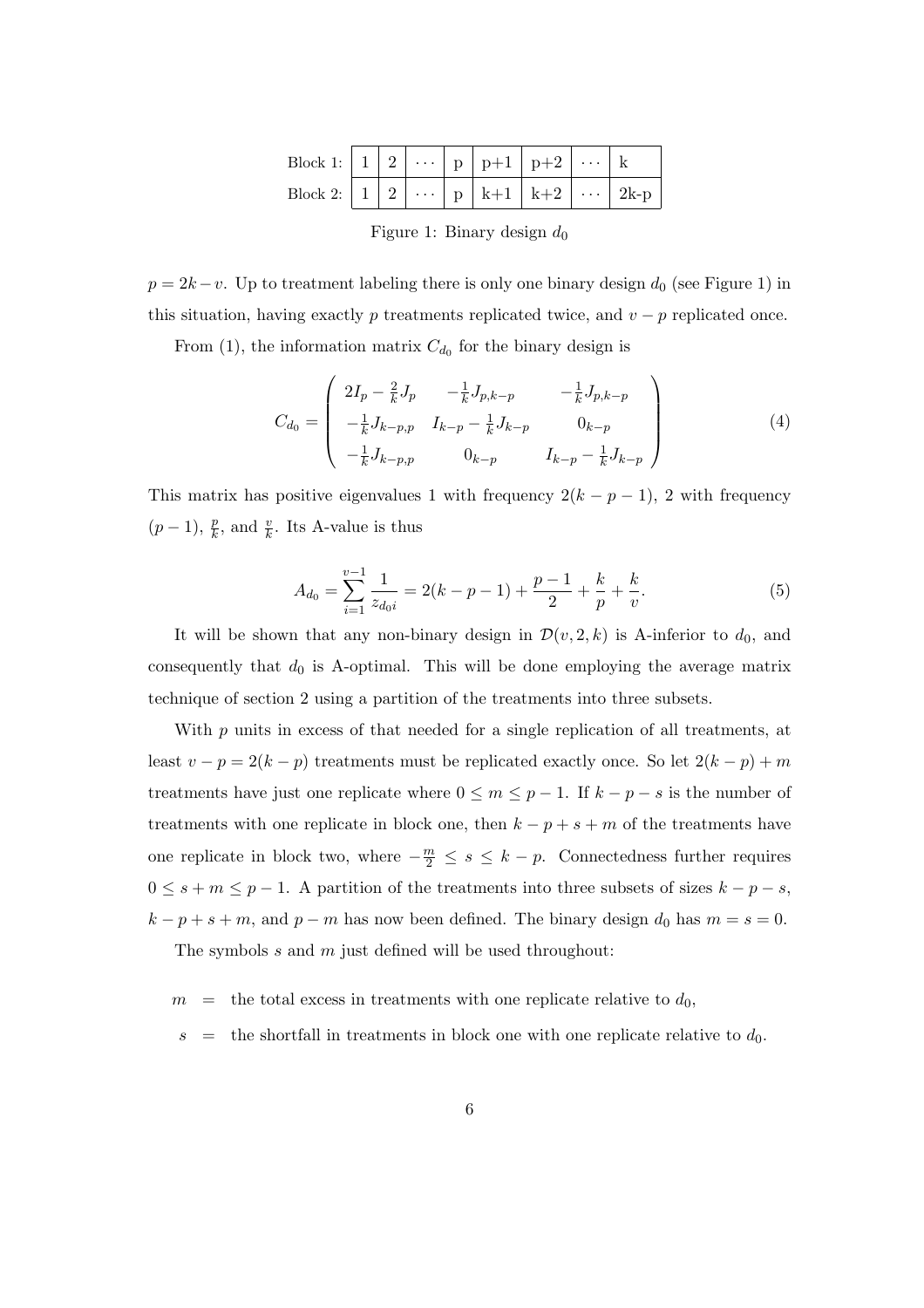A negative shortfall  $(s < 0)$  is actually an excess. The sign of s is not a consideration in the A- and D-optimality problems, and it will be seen (lemma 5.2) that  $s < 0$  need not be considered for the E-optimality problem.

LEMMA 3.1 Let  $d$  be any design in  $\mathcal{D}(v, 2, k)$ . The information matrix  $\overline{C}_d \equiv C_{\overline{d}}$  obtained by averaging over the partition defined above is, for some values of  $\zeta$  and  $\eta$ ,

$$
C_{\overline{d}} = \begin{pmatrix} I_{k-p-s} - \frac{1}{k} J_{k-p-s} & 0_{k-p-s,k-p+s+m} & -\frac{p+s}{k(p-m)} J_{k-p-s,p-m} \\ 0_{k-p+s+m,k-p-s} & I_{k-p+s+m} - \frac{1}{k} J_{k-p+s+m} & -\frac{p-s-m}{k(p-m)} J_{k-p+s+m,p-m} \\ -\frac{p+s}{k(p-m)} J_{p-m,k-p-s} & -\frac{p-s-m}{k(p-m)} J_{p-m,k-p+s+m} & \zeta I_{p-m} + \eta J_{p-m} \end{pmatrix} (6)
$$

and the value  $\zeta$  satisfies

$$
\zeta \leq \frac{2p-m}{p-m}.\tag{7}
$$

PROOF If  $s = k - p$  the matrix (6) simplifies from  $3 \times 3$  block-diagonal to  $2 \times 2$ ; this case will not be separately handled. It is simple to verify that the average matrix has this form:  $\overline{\phantom{a}}$  $\mathbf{r}$ 

$$
\begin{pmatrix}\nI_{k-p-s} - \frac{1}{k} J_{k-p-s} & 0_{k-p-s,k-p+s+m} & \gamma_1 J_{k-p-s,p-m} \\
0_{k-p+s+m,k-p-s} & I_{k-p+s+m} - \frac{1}{k} J_{k-p+s+m} & \gamma_2 J_{k-p+s+m,p-m} \\
\gamma_1 J_{p-m,k-p-s} & \gamma_2 J_{p-m,k-p+s+m} & \zeta I_{p-m} + \eta J_{p-m}\n\end{pmatrix}
$$

That the row sums of  $C_{\overline{d}}$  are zero gives the values of  $\gamma_1$  and  $\gamma_2$  as seen in (6), and also that  $\zeta + (p - m)\eta = -\gamma_1(k - p - s) - \gamma_2(k - p + s + m)$ , which simplifies to

$$
\zeta + (p - m)\eta = \frac{-(p + s)^2 - (p - m - s)^2 + k(2p - m)}{k(p - m)}.
$$
\n(8)

Denote by  $\Omega$  the set of treatments with more than one replicate in d,  $|\Omega| = p-m$ . Since  $C_d$  and  $C_{\overline{d}}$  have the same trace it must hold that

$$
(p-m)(\zeta + \eta) = \sum_{i \in \Omega} r_{di} - \frac{1}{k} \sum_{i \in \Omega} \sum_{j=1}^2 n_{dij}^2 = 2p - m - \frac{1}{k} \sum_{i \in \Omega} \sum_{j=1}^2 n_{dij}^2.
$$
 (9)

Combining (8) and (9) gives

$$
\sum_{i \in \Omega} \sum_{j=1}^{2} n_{dij}^{2} = k[(2p - m) - (p - m)(\zeta + \eta)] = k[(2p - m) - (p - m - 1)\zeta - (\zeta + (p - m)\eta)]
$$

$$
= k[(2p - m) - (p - m - 1)\zeta + \frac{(p + s)^{2} + (p - m - s)^{2} - k(2p - m)}{k(p - m)}].
$$
(10)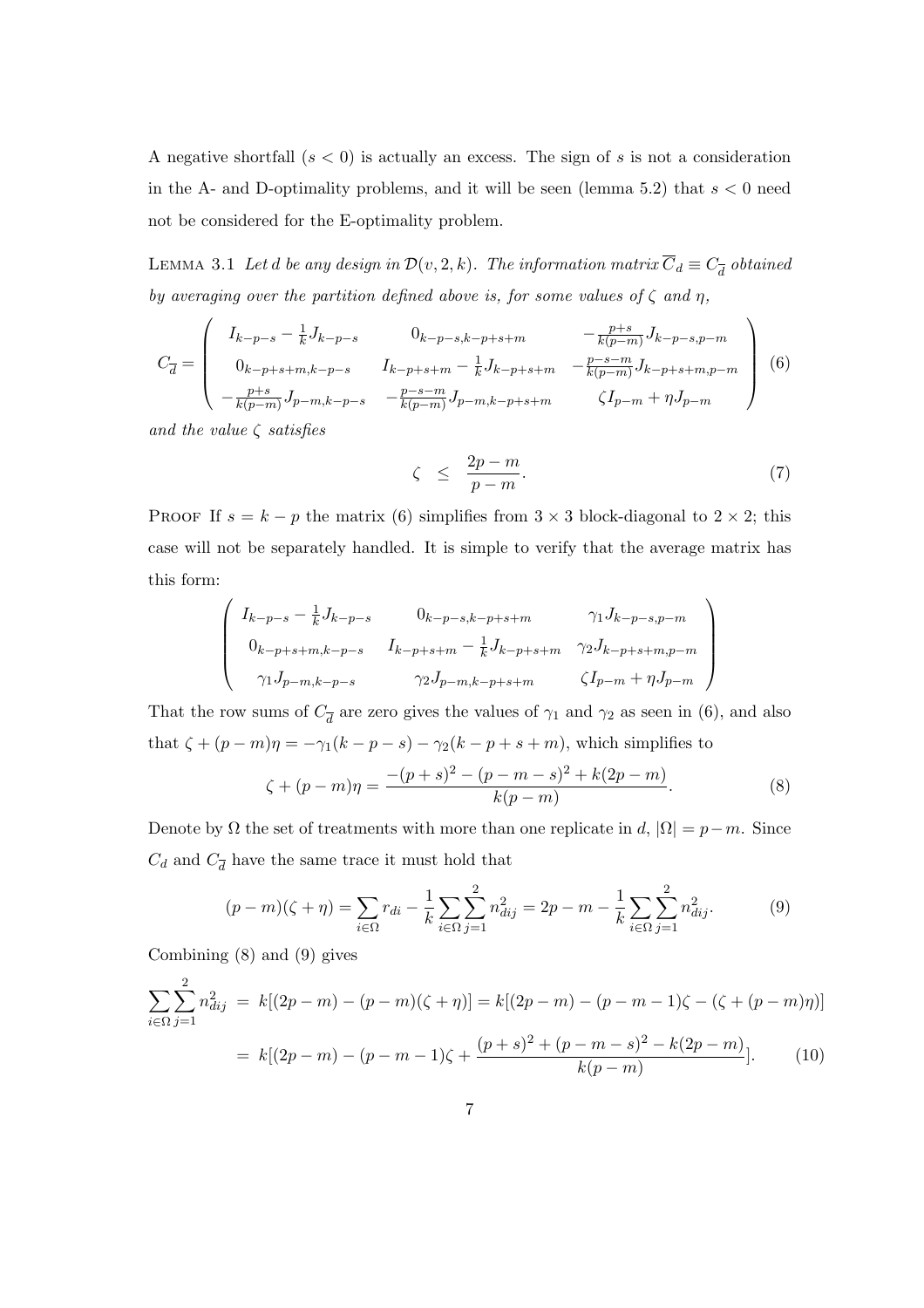If  $\zeta > \frac{2p-m}{p-m}$  then (10) gives

$$
\sum_{i \in \Omega} \sum_{j=1}^{2} n_{dij}^{2} < k[(2p-m) - (p-m-1)\frac{2p-m}{p-m} + \frac{(p+s)^{2} + (p-m-s)^{2} - k(2p-m)}{k(p-m)}]
$$
\n
$$
= p - m + \frac{2s(m+s) + p^{2}}{p-m}.\tag{11}
$$

On the other hand, since  $\sum_{i \in \Omega} n_{di1} = p + s$  and  $\sum_{i \in \Omega} n_{di2} = p - m - s$ ,

$$
\sum_{i \in \Omega} \sum_{j=1}^{2} n_{dij}^{2} = \sum_{i \in \Omega} n_{dij}^{2} + \sum_{i \in \Omega} n_{dij}^{2}
$$
  
 
$$
\geq \frac{\left(\sum_{i \in \Omega} n_{di1}\right)^{2}}{p - m} + \frac{\left(\sum_{i \in \Omega} n_{di2}\right)^{2}}{p - m} = p - m + \frac{2s(m + s) + p^{2}}{p - m},
$$

contradicting  $(11)$ .  $\Box$ 

By lemma 2.2, the nonzero eigenvalues of  $C_{\overline{d}}$  in (6) are 1 with frequency  $2(k - p)$  +  $m-2$ ,  $\zeta$  with frequency  $p-m-1$ , and the two nonzero eigenvalues of the following  $3\times 3$  matrix :

$$
\widetilde{C}_{\overline{d}} = \begin{pmatrix} \frac{p+s}{k} & 0 & -\frac{p+s}{k} \\ 0 & \frac{p-m-s}{k} & -\frac{p-m-s}{k} \\ -\frac{(p+s)(k-p-s)}{k(p-m)} & -\frac{(p-s-m)(k-p+s+m)}{k(p-m)} & \zeta + \eta(p-m) \end{pmatrix}
$$
(12)

where (8) specifies the value of  $\zeta + \eta(p - m)$ .

Now the main result of this section can be stated and proved.

THEOREM 3.2 The binary design  $d_0$  is uniquely A-optimal in  $\mathcal{D}(v, 2, k)$ .

PROOF The two nonzero eigenvalues  $\lambda_1$  and  $\lambda_2$  of (12) are the roots of the equation  $|\tilde{C}_{\overline{d}} - \lambda I_3| = 0$ , which simplifies to

$$
k^{2}(m-p)\lambda^{2} - k(km - 2kp + mp + 2ms + 2s^{2})\lambda + (2k - p)(m - p + s)(p + s) = 0
$$
 (13)

Invoking lemma 2.3 gives the sum of their inverses:

$$
\frac{1}{\lambda_1} + \frac{1}{\lambda_2} = \frac{\lambda_1 + \lambda_2}{\lambda_1 \lambda_2} = \frac{k(km - 2kp + mp + 2ms + 2s^2)}{(2k - p)(m - p + s)(p + s)}
$$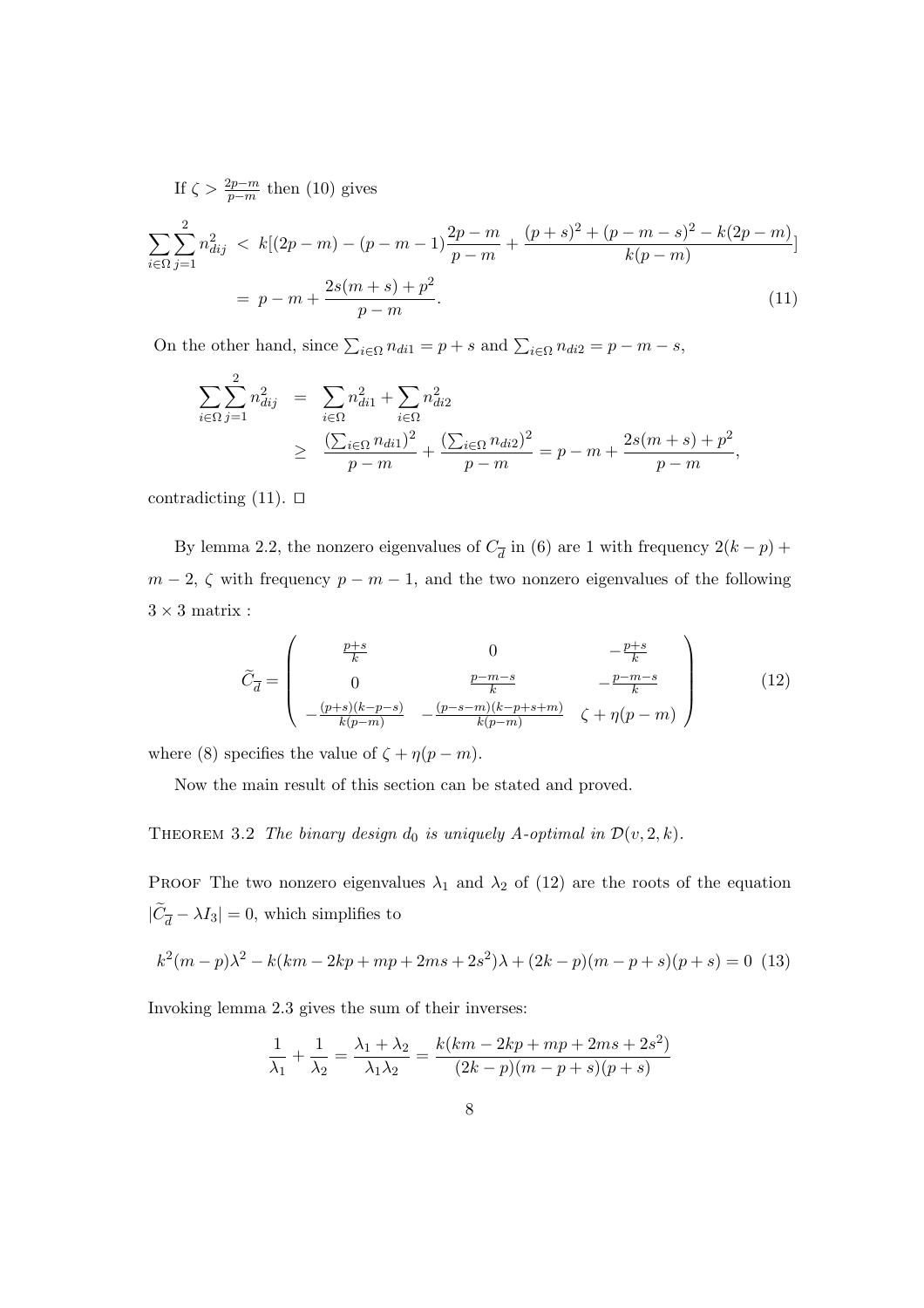and so  $A_{\bar{d}} = \sum_{i=1}^{v-1} \frac{1}{z_i}$  $rac{1}{z_{\overline{d}i}}$  is

$$
A_{\bar{d}} = 2(k-p) + m - 2 + \frac{(p-m-1)}{\zeta} + \frac{k(km-2kp+mp+2ms+2s^2)}{(2k-p)(m-p+s)(p+s)}
$$
  
\n
$$
\overset{(7)}{\geq} 2(k-p) + m - 2 + \frac{(p-m-1)(p-m)}{2p-m} + \frac{k(km-2kp+mp+2ms+2s^2)}{(2k-p)(m-p+s)(p+s)}
$$
 (14)

Taking the difference  $A_{\bar{d}}-A_{d_0}$  from (14) and (5) and after some simplification

$$
\sum_{i=1}^{v-1} \frac{1}{z_{di}} - \sum_{i=1}^{v-1} \frac{1}{z_{d_0i}} \ge \frac{m(p+1)}{4p-2m} + \frac{k(k-p)(2(s+\frac{m}{2})^2 + m(p-\frac{m}{2}))}{(2k-p)p(p-m-s)(p+s)}.
$$
(15)

It is easy to see that right side of  $(15)$  is always greater than zero as long as s and m are not zero simultaneously.  $\Box$ 

### 4 D-optimal Designs

The main result of this section is:

THEOREM 4.1 The binary design  $d_0$  is uniquely D-optimal in  $\mathcal{D}(v, 2, k)$ .

PROOF Minimizing D-value is equivalent to maximizing the product of nonzero eigenvalues of  $C_d$ , which for the binary design  $d_0$  is

$$
\prod_{i=1}^{v-1} z_{d_0i} = 2^{p-1} \frac{p(2k-p)}{k^2}.
$$
\n(16)

The product of eigenvalues for an arbitrary design  $d$  can be bounded by that of the average matrix (6) in lemma 3.1. Lemma 2.3 applied to (13) shows that  $\lambda_1 \lambda_2 = (2k$  $p(p-m-s)(p+s)/(k^2(p-m))$ . Using also (7) and the sentence preceding (12),

$$
\prod_{i=1}^{v-1} z_{\overline{d}i} \le \frac{(2k-p)(\frac{2p-m}{p-m})^{p-m}(p-m-s)(p+s)}{k^2(2p-m)}.
$$
\n(17)

A bound for the D-efficiency of  $\bar{d}$  relative to  $d_0$ ,  $D(\bar{d}, d_0) = \left(\prod_{i=1}^{v-1} \right)$  $\prod_{i=1}^{v-1} z_{\overline{d}i}$  $)/(\prod_{i=1}^{v-1}$  $\prod_{i=1} z_{d_0i}$ , is given by the ratio of (17) to (16). After some simplification this is

$$
D(\bar{d}, d_0) \le \frac{\left(\frac{2p-m}{p-m}\right)^{p-m}}{2^p} \times \frac{2(p-m-s)(p+s)}{(2p-m)p}.\tag{18}
$$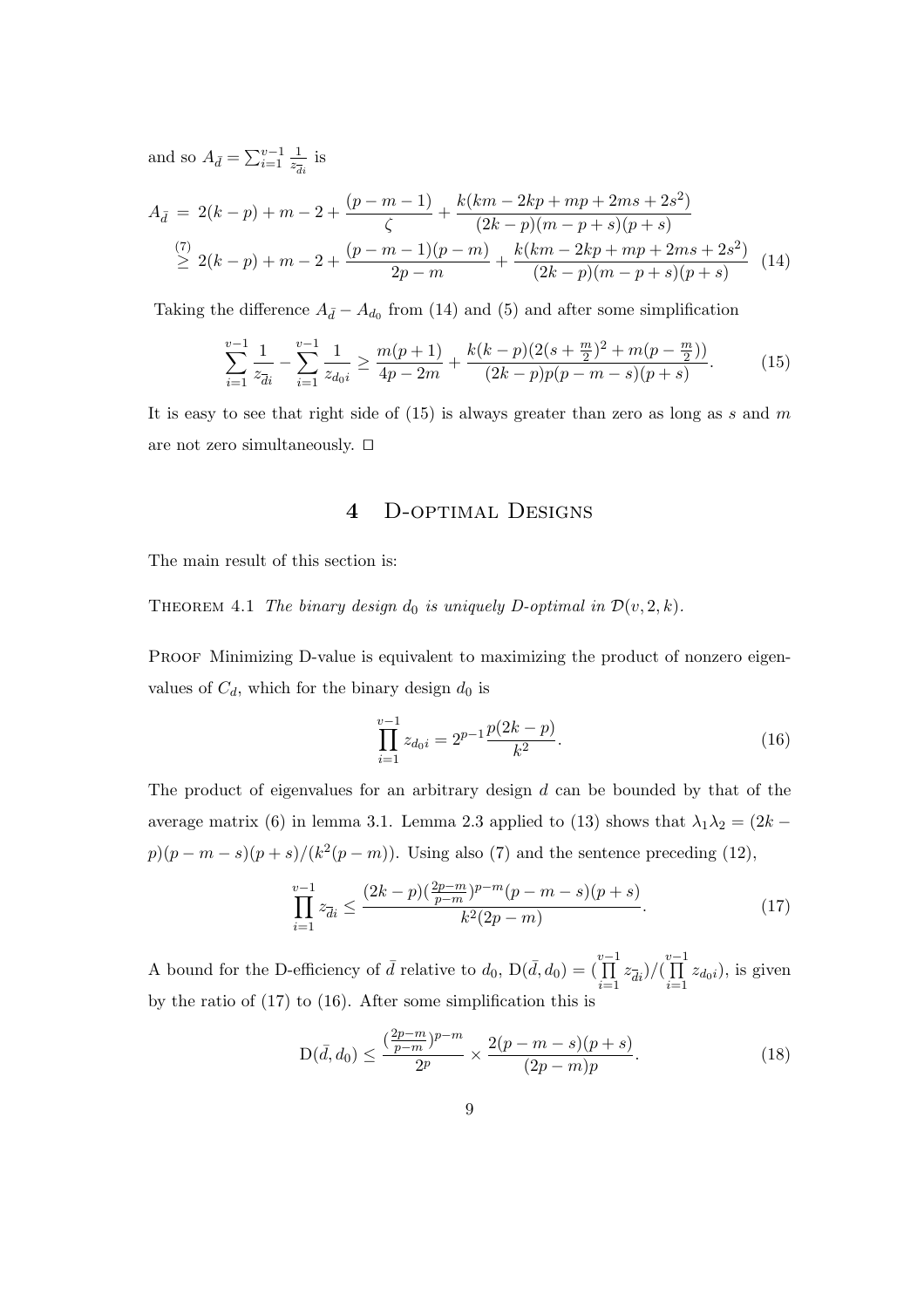|  |  |  |       |       |       | Block 1: $ 1 2  \cdots  2p-k 2p-k+1 2p-k+1 2p-k+2 2p-k+2  \cdots  2p-k+(k-p)=p p$ |        |
|--|--|--|-------|-------|-------|-----------------------------------------------------------------------------------|--------|
|  |  |  | $p+2$ | $p+3$ | $p+4$ | $\cdots$   2k-p-1                                                                 | $2k-p$ |

Figure 2: Non-binary design  $d^*$ 

The second factor of (18) is  $\frac{2(p-m-s)(p+s)}{p(2p-m)} = \frac{p(2p-m)-(m+s)^2-s^2-m(p-m)}{p(2p-m)} \leq 1$ , with strict inequality unless  $m = s = 0$  (which is  $d_0$ ). The proof is complete if also  $W(m)$  =  $\left(\frac{2p-m}{p-m}\right)p-m$  $\frac{\frac{m}{p}p^{-m}}{2^p} \leq 1$ . Writing  $x = \frac{p-m}{2p-m} < 1$ ,

$$
\frac{d}{dm}\log(W(m)) = 1 - x + \log(x) = \sum_{j=2}^{\infty} \frac{(-1)^{j-1}}{j} (x - 1)^j < 0
$$

so that  $W(m) \leq W(0) = 1$ .  $\Box$ 

#### 5 E-optimal Designs

The E-optimality problem for  $\mathcal{D}(v, 2, k)$  turns out to be considerably more complicated than those for A and D. To begin, partition  $\mathcal D$  into two subclasses,  $\mathcal D_1$  consisting of designs having all  $r_{di} \in \{1, 2\}$ , and  $\mathcal{D}_2 = \mathcal{D}/\mathcal{D}_1$  having those designs for which some treatment has more than two replicates.

LEMMA 5.1 In the class  $\mathcal{D}_1$ , binary design  $d_0$  is the unique E-optimal design if  $\frac{v}{2} < k <$  $5v$  $\frac{6}{6}$ ; non-binary design  $d^*$  (see Figure 2) is the unique E-optimal design if  $\frac{5v}{6} < k < v$ ; and both  $d^*$  and  $d_0$ , and only these two designs, are E-optimal if  $k = \frac{5v}{6}$  $\frac{5v}{6}$  .

Concrete examples for  $d^*$  and  $d_0$  are found at the end of this section.

PROOF For the binary design the smallest nonzero eigenvalue, found following (4), is  $z_{d_0} = \frac{p}{k} = \alpha$  (say). Noting that existence of  $d^*$  requires  $p > \frac{k}{2}$  ( $\Leftrightarrow k > \frac{2v}{3}$ ), that for  $d^*$ is found from its information matrix:

$$
C_{d^*} = \begin{pmatrix} 2I_{2p-k} - \frac{2}{k}J_{2p-k} & -\frac{1}{k}J_{2p-k,2(k-p)} & -\frac{2}{k}J_{2p-k,k-p} \\ -\frac{1}{k}J_{2(k-p),2p-k} & I_{2(k-p)} - \frac{1}{k}J_{2(k-p)} & 0_{2(k-p),k-p} \\ -\frac{1}{k}J_{k-p,2p-k} & 0_{k-p,2(k-p)} & 2I_{k-p} - \frac{4}{k}J_{k-p} \end{pmatrix}
$$
(19)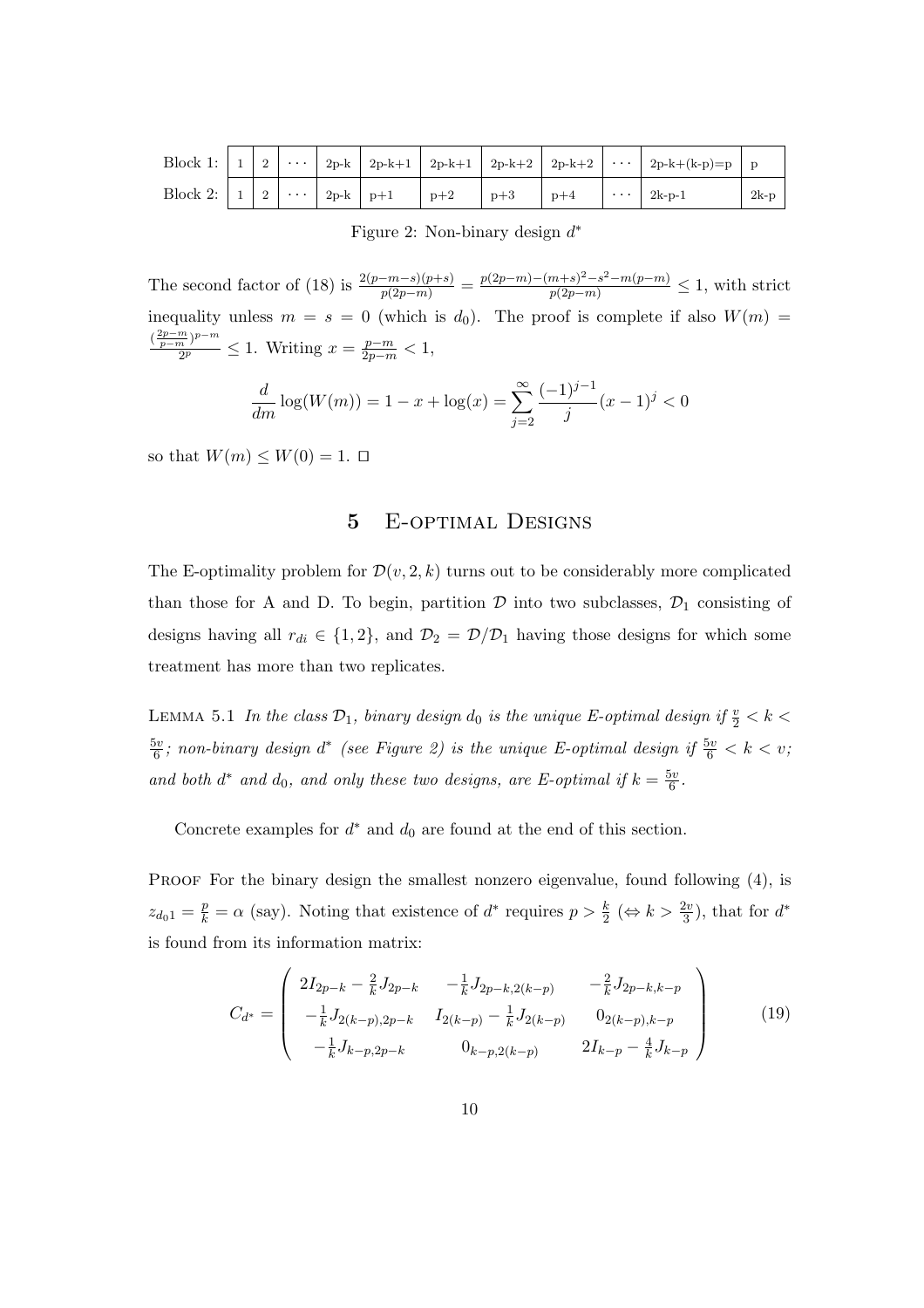Applying lemma 2.2, the positive eigenvalues of  $C_{d^*}$  are: 1 with frequency  $2(k-p)-1$ , 2 with frequency  $p-2$ , and the nonzero eigenvalues of the matrix

$$
\widetilde{C}_{d^*} = \begin{pmatrix}\n\frac{4(k-p)}{k} & -\frac{2(k-p)}{k} & -\frac{2(k-p)}{k} \\
-\frac{2p-k}{k} & \frac{2p-k}{k} & 0 \\
-\frac{2(2p-k)}{k} & 0 & \frac{2(2p-k)}{k}\n\end{pmatrix}
$$
\n(20)

The eigenvalue equation  $|\tilde{C}_{d^*} - \lambda I_3| = 0$  reduces to

$$
F(\lambda) = k^2 \lambda^2 - (k^2 + 2kp)\lambda - 4k^2 + 10kp - 4p^2 = 0.
$$
 (21)

It is now easy to check that

$$
F(0) = 2(2p - k)(2k - p) > 0
$$
  
\n
$$
F(\frac{p}{k}) = (k - p)(5p - 4k)
$$
  
\n
$$
F(1) = -4(k - p)^2 < 0
$$
  
\n
$$
F(2) = 2(2p - k)(k - p) > 0
$$

So by lemma 2.4 one root,  $z_{d*1}$ , is in the interval  $(0, 1)$ , and the other is in  $(1, 2)$ . If  $\alpha = \frac{p}{k} < \frac{4}{5}$  $\frac{4}{5}$  then  $F(\alpha) < 0$  and lemma 2.4 says  $z_{d^*1} < \alpha$ , that is,  $d^*$  is E-inferior to d<sub>0</sub>. Similarly, if  $\alpha > \frac{4}{5}$  then  $z_{d^*1} > \alpha$  and  $d^*$  is E-better than  $d_0$ . Obviously these two designs are E-equal when  $\alpha = \frac{4}{5}$  $\frac{4}{5}$ . Note that  $\alpha = \frac{4}{5}$  $\frac{4}{5}$  is equivalent to  $k = \frac{5v}{6}$  $\frac{5v}{6}$ .

For  $\alpha > \frac{4}{5}$ ,  $z_{d^*1}$  is found by solving (21):

$$
z_{d^*1} = \frac{k + 2p - \sqrt{17k^2 - 36kp + 20p^2}}{2k} \tag{22}
$$

$$
= \frac{1}{2} + \alpha - \frac{1}{2}\sqrt{17 - 36\alpha + 20\alpha^2}.
$$
 (23)

Now the task is to eliminate other members of  $\mathcal{D}_1$  relative to  $d_0$  and  $d^*$ . Every design  $d \in \mathcal{D}_1$  has the same numbers  $2(k - p)$  and p of treatments with one and two replicates respectively. So the combinatorial structure of any such  $d$  can be described as follows. Found only in block one are  $k - p - s$  treatments replicated once, where  $0 \leq s \leq k - p$ , and  $s + y$  treatments replicated twice, where  $y \geq 0$ . Found only in block two are  $k - p + s$  treatments with one replicate and y treatments with two replicates. The two blocks have in common  $p-s-2y$  treatments with two replicates (see Figure 3).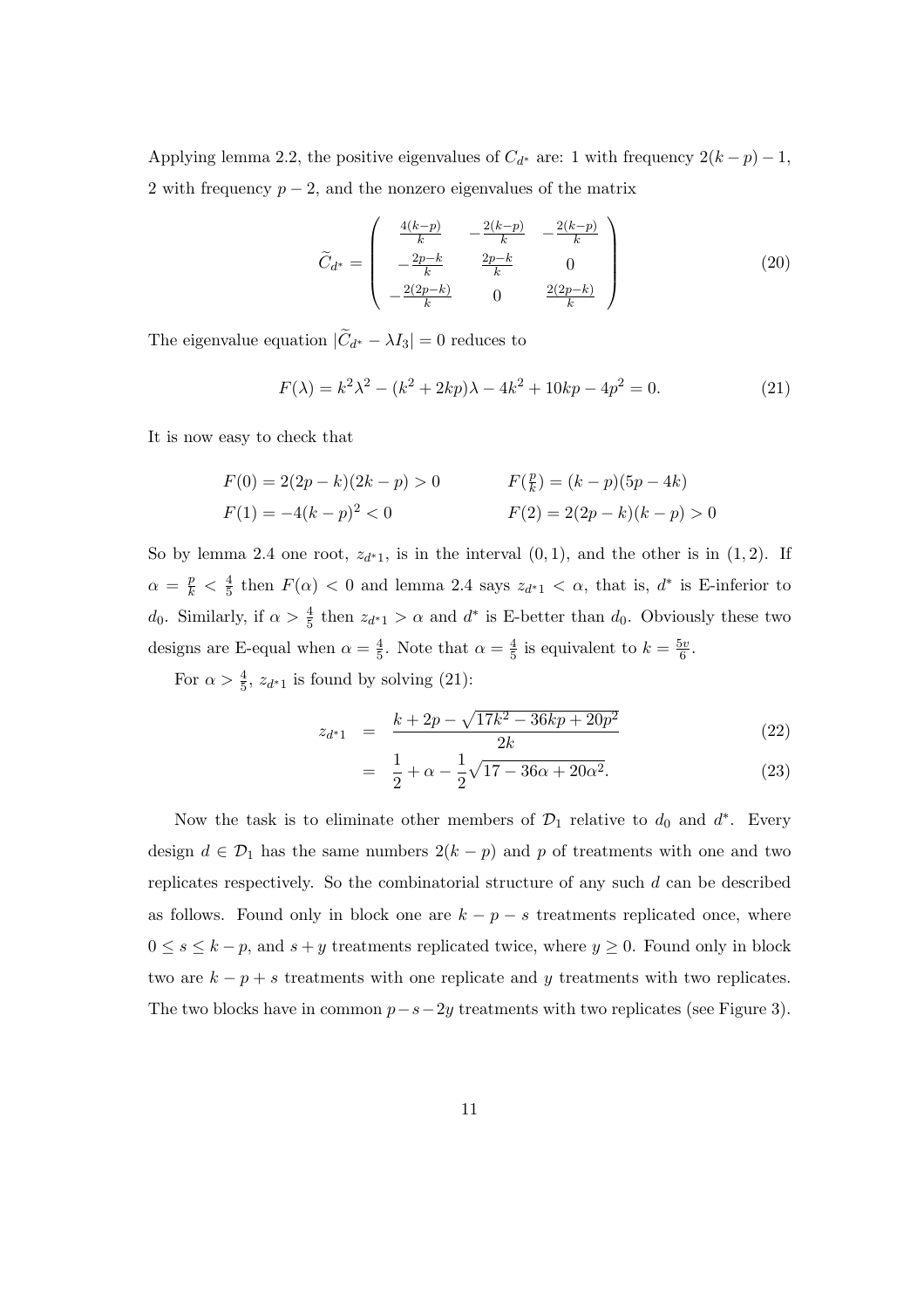|          |                      | Block 1: $\vert$ (k-p-s) 1-rep trts $\vert$ s non-binary 2-rep trts $\vert$ y non-binary 2-rep trts | $(p-s-2y)$ binary 2-rep trts |
|----------|----------------------|-----------------------------------------------------------------------------------------------------|------------------------------|
| Block 2: | $(k-p+s)$ 1-rep trts | y non-binary 2-rep trts                                                                             | $(p-s-2y)$ binary 2-rep trts |

Figure 3: General Design Structure in  $\mathcal{D}_1(v, 2, k)$ 

Connectedness requires that  $s + 2y < p$ . If  $s = y = 0$  the design is  $d_0$  while  $d^*$  is found by setting  $s = k - p$  and  $y = 0$ . The information matrix  $C_d$  is:

$$
\begin{pmatrix}\nI_{k-p+s} - \frac{1}{k} J_{k-p+s} & 0_{k-p+s,k-p-s} & 0_{k-p+s,s+y} & -\frac{2}{k} J_{k-p+s,y} & -\frac{1}{k} J_{k-p+s,p-s-2y} \\
0_{k-p-s,k-p+s} & I_{k-p-s} - \frac{1}{k} J_{k-p-s} & -\frac{2}{k} J_{k-p-s,s+y} & 0_{k-p-s,y} & -\frac{1}{k} J_{k-p-s,p-s-2y} \\
0_{s+y,k-p+s} & -\frac{2}{k} J_{s+y,k-p-s} & 2I_{s+y} - \frac{4}{k} J_{s+y} & 0_{s+y,y} & -\frac{2}{k} J_{s+y,p-s-2y} \\
-\frac{2}{k} J_{y,k-p+s} & 0_{y,k-p-s} & 0_{y,s+y} & 2I_y - \frac{4}{k} J_y & -\frac{2}{k} J_{y,p-s-2y} \\
-\frac{1}{k} J_{p-s-2y,k-p+s} & -\frac{1}{k} J_{p-s-2y,k-p-s} & -\frac{2}{k} J_{p-s-2y,s+y} & -\frac{2}{k} J_{p-s-2y,y} & 2I_{p-s-2y} - \frac{2}{k} J_{p-s-2y} \n\end{pmatrix}
$$
\n(24)

If  $y = 0$  or  $s = k - p$  the information matrix collapses to fewer partitioned components. From lemma 2.2 the nonzero eigenvalues of  $C_d$  in (24) are: 1 with frequency 2(k –  $p) - 2$ , 2 with frequency  $p - 3$ , and the four nonzero eigenvalues of the following matrix:

$$
\begin{pmatrix}\n\frac{p-s}{k} & 0 & 0 & -\frac{2y}{k} & -\frac{p-s-2y}{k} \\
0 & \frac{p+s}{k} & -\frac{2(s+y)}{k} & 0 & -\frac{p-s-2y}{k} \\
0 & -\frac{2(k-p-s)}{k} & 2 - \frac{4(s+y)}{k} & 0 & -\frac{2(p-s-2y)}{k} \\
-\frac{2(k-p+s)}{k} & 0 & 0 & \frac{2(k-2y)}{k} & -\frac{2(p-s-2y)}{k} \\
-\frac{k-p+s}{k} & -\frac{k-p-s}{k} & -\frac{2(s+y)}{k} & -\frac{2y}{k} & \frac{2(k-p+s+2y)}{k}\n\end{pmatrix}
$$
\n(25)

The eigenvalues of (25) are 2 and the roots of

$$
F_d(\lambda) = k^2 \lambda^3 - 2k(2k - s - 2y)\lambda^2 + (4k^2 + 2kp - p^2 - 6ks + 2ps - s^2 - 12ky + 4py)\lambda - 2(2k - p)(p - s - 2y) = 0
$$
\n(26)

Corresponding to the collapsing of partitions in  $(24)$ , function  $F<sub>d</sub>$  in  $(26)$  is still the characteristic polynomial for  $y = 0$  but not  $s = k - p$ . There are thus two cases to consider:  $s < k - p$  with  $s > 0$  if  $y = 0$ , and  $s = k - p$ . In interest of space and because the manipulations are similar, only the former is shown here.

First  $F_d$  is evaluated at a few easily simplified points:

$$
F_d(0) = -2(p - s - 2y)(2k - p) < 0
$$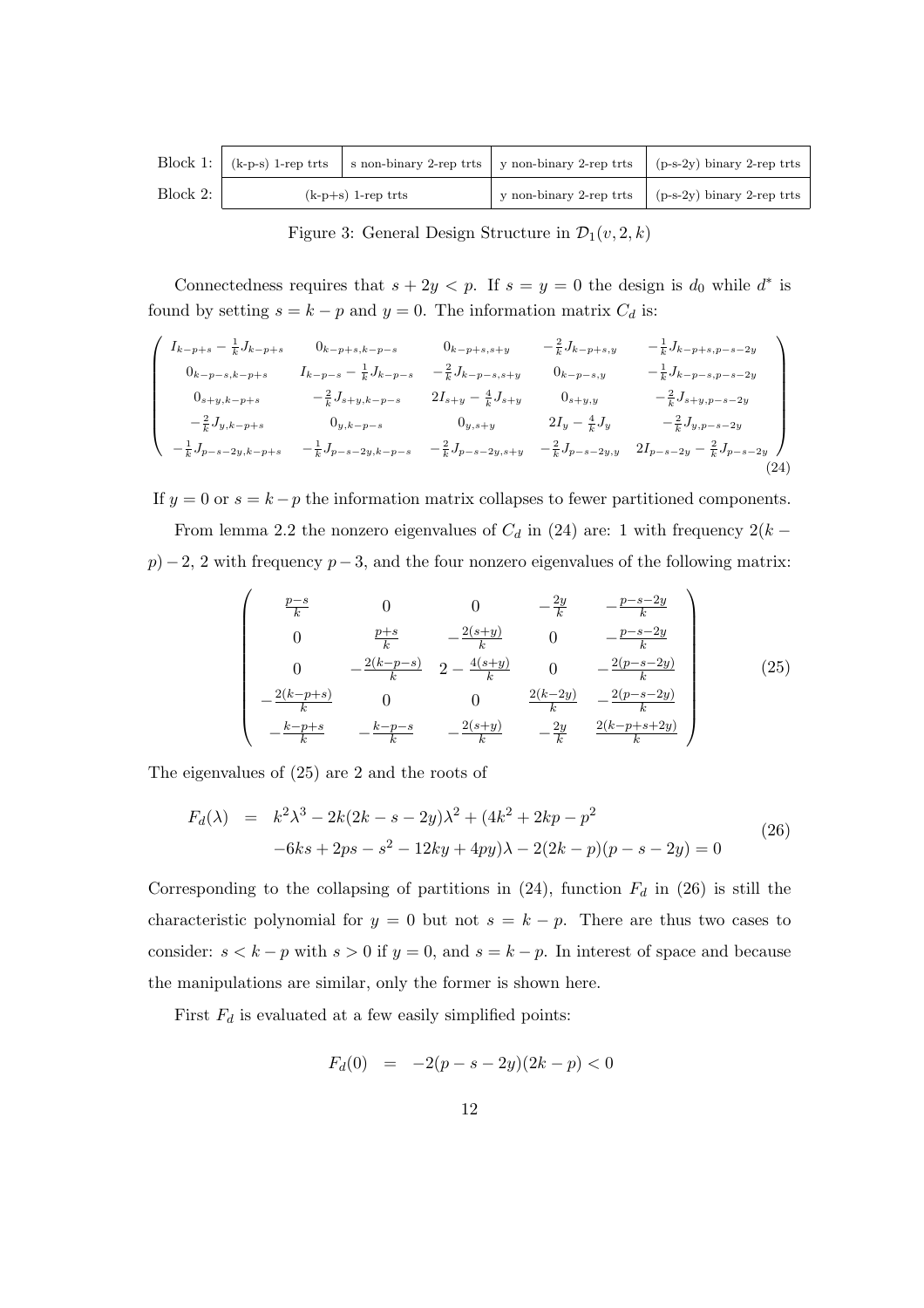$$
F_d(\alpha) = \frac{4(k-p)^2(s+2y)-ps^2}{k}
$$
  

$$
F_d(1) = (k-p-s)(k-p+s) > 0
$$

So  $z_{d1}$  is in  $(0, 1)$ , and lemma 2.4 says that  $z_{d1} < x$  for any x such that  $F_d(x) > 0$ .

If  $\frac{p}{k} \leq \frac{4}{5}$  $rac{4}{5}$  then  $F_d(\frac{p}{k})$  $\frac{p}{k}$ ) =  $\frac{[4(k-p)^2 - ps]s + 8(k-p)^2y}{k}$  >  $\frac{(4[k-p)^2 - p(k-p)]s + 8(k-p)^2y}{k}$  > 0 ⇒  $z_{d1} < \frac{p}{k}$  $\frac{p}{k}$ , that is, d is E-inferior to  $d_0$ .

For  $\frac{p}{k} > \frac{4}{5}$  write  $\gamma = k - p - s$  for some  $0 < \gamma \leq k - p$ . Using  $F(\lambda)$  in (21) (which has  $z_{d^*1}$  as a root), a bit of algebra shows that  $F_d$  can be re-expressed as

$$
F_d(\lambda) = (\lambda - 1 - \frac{2\gamma}{k})F(\lambda)
$$
  
+ $\gamma(6k - 8p - \gamma)\lambda - (12k - 22p + \frac{8p^2}{k})\gamma + 4y[(2 - \lambda)k - p](1 - \lambda)$ 

Since  $z_{d^*1} < 1$ , the trailing term  $4y[(2 - \lambda)k - p](1 - \lambda)$  is nonnegative (positive unless  $y = 0$ ) at  $\lambda = z_{d^*1}$  and so

$$
F_d(z_{d^*1}) \ge \gamma (6k - 8p - \gamma)z_{d^*1} - (12k - 22p + \frac{8p^2}{k})\gamma \tag{27}
$$

Using  $p = \alpha k$  and  $z_{d^*1}$  from (23), after dropping the factor  $\frac{-\gamma k}{2}$  the RHS of (27) can be rewritten as

$$
\Theta=\frac{\gamma}{k}(1+2\alpha-\sqrt{17-36\alpha+20\alpha^2})-2(-3+4\alpha)(3-4\alpha+\sqrt{17-36\alpha+20\alpha^2})
$$

If  $\Theta < 0$  the proof is complete. Since  $\frac{\gamma}{k} < (1-\alpha)$  and also  $1+2\alpha-$ √  $17 - 36\alpha + 20\alpha^2 > 0$ for  $\frac{4}{5} < \alpha < 1$ ,

$$
\Theta < (1 - \alpha)(1 + 2\alpha - \sqrt{17 - 36\alpha + 20\alpha^2}) - 2(-3 + 4\alpha)(3 - 4\alpha + \sqrt{17 - 36\alpha + 20\alpha^2})
$$
  
= 19 + 30 $\alpha^2$  - 47 $\alpha$  - (7 $\alpha$  - 5) $\sqrt{17 - 36\alpha + 20\alpha^2}$ 

But  $(7\alpha - 5)\sqrt{17 - 36\alpha + 20\alpha^2} > 0$  for  $\alpha > \frac{4}{5}$ , so  $\Theta < 0$  is implied by  $T(\alpha) < 0$  where

$$
T(\alpha) = (19 + 30\alpha^2 - 47\alpha)^2 - [(7\alpha - 5)\sqrt{17 - 36\alpha + 20\alpha^2}]^2
$$
  
= -8(\alpha - 2)(\alpha - 1)(2\alpha - 1)(5\alpha - 4)

Obviously  $T(\alpha) < 0$  for every  $\alpha \in (\frac{4}{5})$  $(\frac{4}{5}, 1)$ .  $\Box$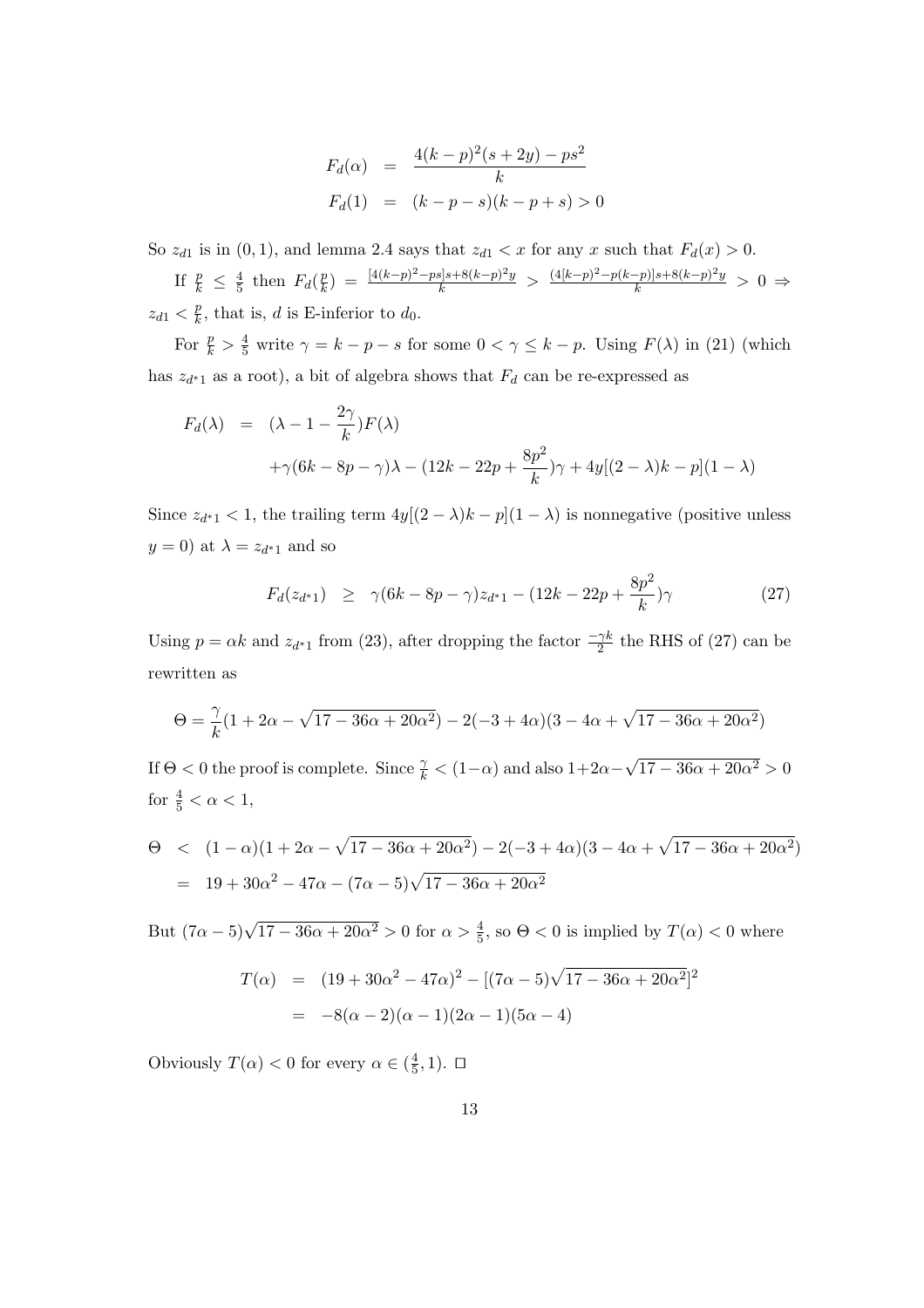Lemma 5.1 reduces the class of possible E-optimal designs to  $d_0, d^*$ , and designs with at least one treatment replicated three times or more. The next two lemmas further restrict the potential competitors.

LEMMA 5.2 Any design in  $\mathcal{D}(v, 2, k)$  with both blocks containing at least  $k - p + 1$ treatments with one replicate is E-inferior to the binary design  $d_0$ .

PROOF For any normalized vector l and any d, an upper bound for  $z_{d1}$  is  $\frac{v}{v-x^2}l'C_d l$ where  $x = l'1$  (Morgan, 2007, lemma 2). Here define a group of treatments as any  $k - p + 1$  treatments having replication one and appearing in the first block. Similarly define a second group of singly-replicated treatments appearing in the second block. Let l be the normalized contrast vector comparing these two groups. Then  $x = 0$  and  $l'C_d l = \frac{p-1}{k} < \frac{p}{k}$  $\frac{p}{k}$ .  $\Box$ 

LEMMA 5.3 Any design in  $\mathcal{D}(v, 2, k)$  with more than  $k - \frac{p}{2}$  $\frac{p}{2}$  singly-replicated treatments appearing in the same block is E-inferior to the binary design  $d_0$ .

PROOF Suppose WLOG treatments  $1, 2, \ldots, k-t$  are singly-replicated and appear in the same block. Let l be the v-vector with 1's in positions  $1, \ldots, k-t$  and 0 otherwise. Then normalizing  $l$  and applying the result cited in the proof of lemma 5.2,

$$
z_{d1} \le \frac{v}{(k-t)(v-k+t)} \sum_{i,i'=1}^{k-t} (C_d)_{ii'} = \frac{vt}{(v-k+t)k} = \frac{(2k-p)t}{(k-p+t)k}
$$

which is less than  $z_{d_0} = \frac{p}{k}$  $\frac{p}{k}$  if and only if  $t < \frac{p}{2}$ .  $\Box$ 

Recalling the definition of  $m$  from section 3, if a design is to be E-optimal, then lemma 5.3 says it must satisfy  $m + s \leq \frac{p}{2}$  $\frac{p}{2}$  (note that  $p = 2k - v$ ). Lemma 5.2 further implies  $s \geq 0$ . These restrictions set the stage for lemma 5.4.

Lemma 5.4 Any design in which some treatment has more than two replicates cannot be E-optimal in  $\mathcal{D}(v, 2, k)$ . That is, no design in  $\mathcal{D}_2$  is E-optimal.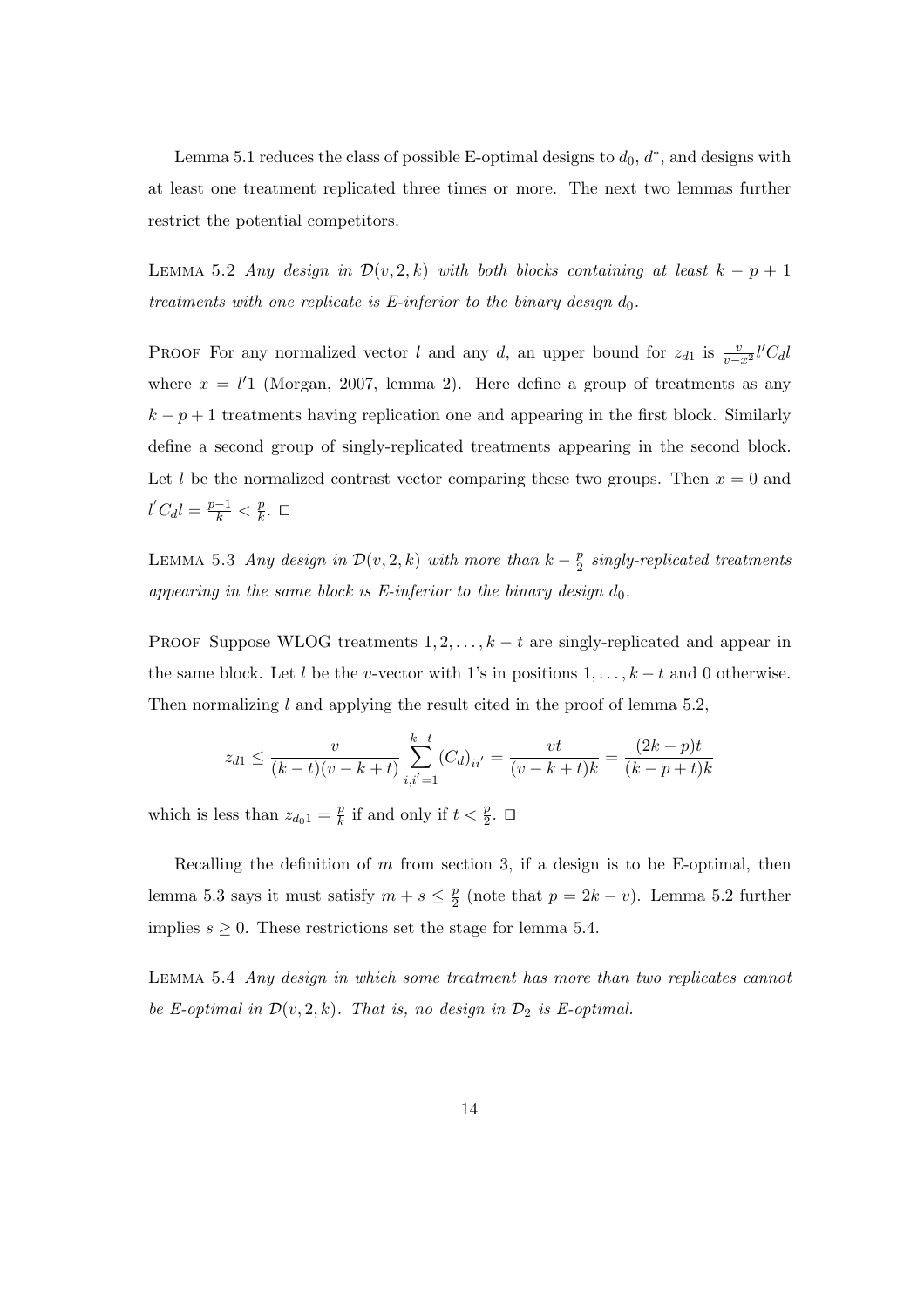| Block 1: $\vert$ (k-p-s) 1-rep trts | $t_3$ binary 2-rep trts $\mid t_1$ non-binary 2-rep trts | $\ln$ trts |
|-------------------------------------|----------------------------------------------------------|------------|
|                                     |                                                          | $\ln$ trts |

Figure 4: Averaging Structure in  $\mathcal{D}(v, 2, k)$ 

PROOF Designs in  $\mathcal{D}_2$  are exactly those for which  $m \geq 1$ . The proof proceeds by averaging over a partition for an arbitrary member of  $\mathcal{D}_2$ , one subset of which consists of m appropriately chosen treatments.

As discussed in section 3, there are  $2(k-p)+m$  singly-replicated treatments, of which  $k-p-s$  appear in block 1 and  $k-p+s+m$  appear in block 2. For any selected  $d \in \mathcal{D}_2$ , at least  $p-2m$  treatments have exactly two replicates. Let the number of treatments having exactly two replicates and occurring only in block i of d be  $t_i$ ,  $i = 1, 2$ . Then the number of treatments with two replicates and occurring in both blocks is at least  $t_3 = p - 2m - t_1 - t_2$ . Identify such a set of  $t_3$  treatments, thereby also identifying exactly m treatments other than the  $p - 2m = t_1 + t_2 + t_3$  so far identified as having exactly two replicates, and the  $2(k - p) + m$  treatments having exactly one replicate. Then a partition of the treatments into six subsets of sizes  $k - p - s$ ,  $k - p + s + m$ ,  $t_1$ ,  $t_2$ ,  $t_3$  and  $m$  (see Figure 4) has been defined.

The average matrix corresponding to this partition is

$$
\begin{pmatrix}\n\omega I_m + \psi J_m & \xi_1 J & \xi_2 J & \xi_3 J & \xi_4 J & \xi_5 J \\
\xi_1 J & 2I_{t_3} - \frac{2}{k} J_{t_3} & -\frac{2}{k} J & -\frac{2}{k} J & -\frac{1}{k} J & -\frac{1}{k} J \\
\xi_2 J & -\frac{2}{k} J & 2I_{t_1} - \frac{4}{k} J_{t_1} & 0 & -\frac{2}{k} J & 0 \\
\xi_3 J & -\frac{2}{k} J & 0 & 2I_{t_2} - \frac{4}{k} J_{t_2} & 0 & -\frac{2}{k} J \\
\xi_4 J & -\frac{1}{k} J & -\frac{2}{k} J & 0 & I_{k-p-s} - \frac{1}{k} J_{k-p-s} & 0 \\
\xi_5 J & -\frac{1}{k} J & 0 & -\frac{2}{k} J & 0 & I_{k-p+s+m} - \frac{1}{k} J_{k-p+s+m}\n\end{pmatrix}
$$
\n(28)

.

where  $\xi_1, \ldots, \xi_5$  and  $\omega + m\psi$  are determined by all row and column sums of (28) being zero. As will be seen, individual values of  $\omega$  and  $\psi$  are not needed.

The eigenvalues of (28) are, by lemma 2.2, 1 with frequency  $2(k-p) + m-2$ , 2 with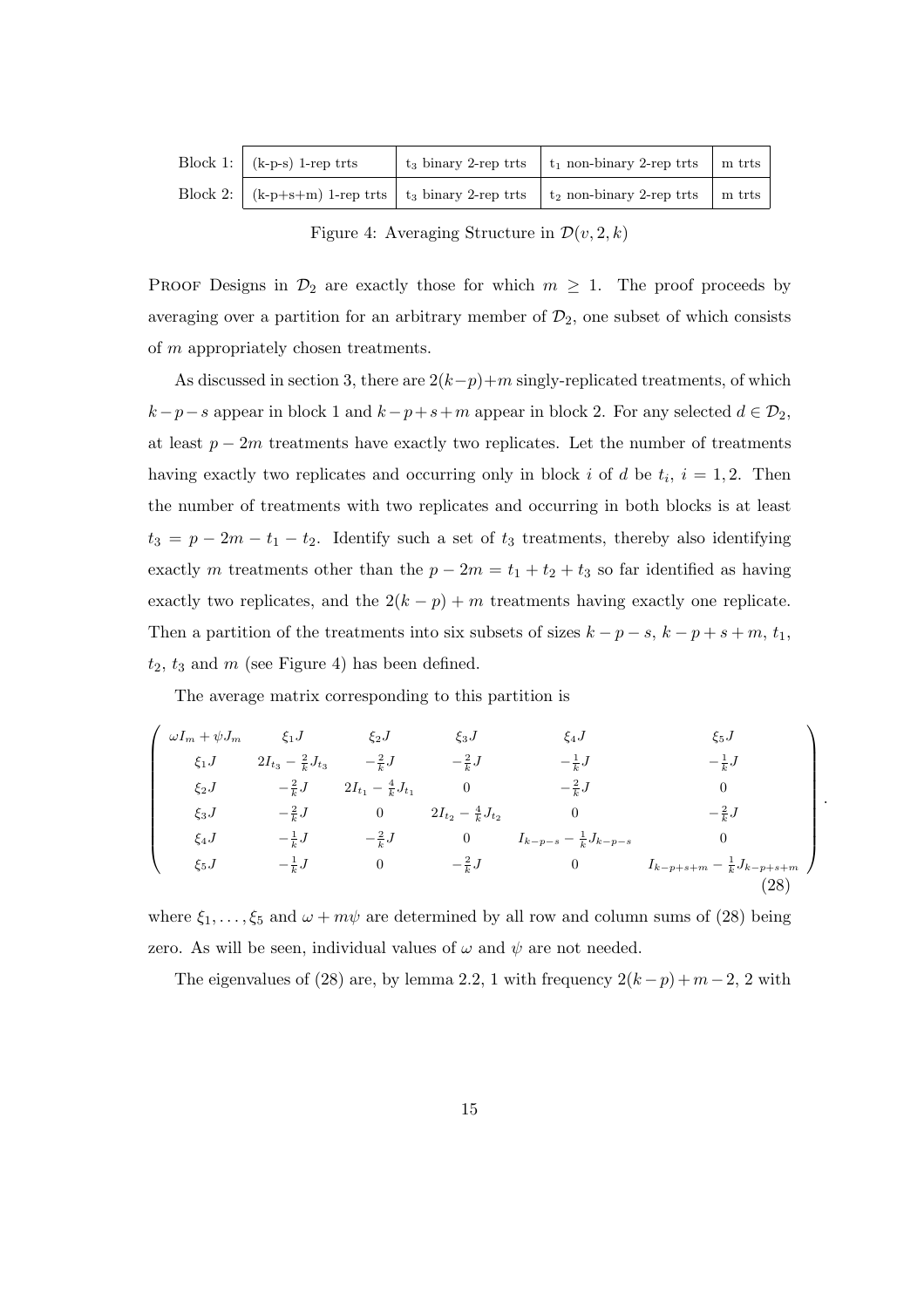frequency  $p - 2m - 3$ ,  $\omega$  with frequency  $m - 1$ , and the eigenvalues of

$$
\begin{pmatrix}\na & -\frac{3t_3}{k} & -\frac{2t_1w_1}{km} & -\frac{2w_2t_2}{km} & -\frac{w_1(k-p-s)}{km} & -\frac{w_2(k-p+s+m)}{km} \\
-\frac{3m}{k} & \frac{2(k-t_3)}{k} & -\frac{2t_1}{k} & -\frac{2t_2}{k} & -\frac{k-p-s}{k} & -\frac{k-p+s+m}{k} \\
-\frac{2w_1}{k} & -\frac{2t_3}{k} & \frac{2k-4t_1}{k} & 0 & -\frac{2(k-p-s)}{k} & 0 \\
-\frac{2w_2}{k} & -\frac{2t_3}{k} & 0 & \frac{2k-4t_2}{k} & 0 & -\frac{2(k-p+s+m)}{k} \\
-\frac{w_1}{k} & -\frac{t_3}{k} & -\frac{2t_1}{k} & 0 & \frac{p+s}{k} & 0 \\
-\frac{w_2}{k} & -\frac{t_3}{k} & 0 & -\frac{2t_2}{k} & 0 & \frac{p-s-m}{k}\n\end{pmatrix}
$$
\n(29)

where  $a = \frac{3km-5m^2-2m(s+t_2-t_1)-2(s+t_2-t_1)^2}{km}$ ,  $w_1 = s+2m+t_2-t_1$  and  $w_2 = m-s-t_2+t_1$ . The parameters  $w_1$  and  $w_2$  are the numbers of plots taken by the m treatments of the partition in block 1 and 2 respectively. They must be nonnegative and cannot be zero simultaneously. That is,

$$
w_1 = s + 2m + t_2 - t_1 \ge 0, \quad w_2 = m - s - t_2 + t_1 \ge 0, \quad w_1 + w_2 \ne 0 \tag{30}
$$

The average matrix will collapse to smaller dimensions if any of  $t_1$ ,  $t_2$ ,  $t_3$ , or  $k - p - s$ are zero; all designs considered have  $m \geq 1$ .

Let  $G(\lambda)$  be the characteristic polynomial of (29). The approach from here parallels proofs earlier in the paper: first establish  $G(0) > 0$  and  $G(1) < 0$  (proving  $z_{d1} < 1$ ), then show  $G(z_{d_01}) < 0$  for  $k \leq \frac{5v}{6}$  $\frac{6v}{6}$  and  $G(z_{d^*1}) < 0$  for  $k > \frac{5v}{6}$ . The messy, tedious details are relegated to the appendix.  $\square$ 

Combining lemmas 5.1 and 5.4 gives the main result of this section. Examples of E-optimal designs follow the Theorem.

THEOREM 5.5 In the class  $\mathcal{D}(v, 2, k)$ , the binary design  $d_0$  is the unique E-optimal design if  $\frac{v}{2} < k < \frac{5v}{6}$ ; the non-binary design  $d^*$  is the unique E-optimal design if  $\frac{5v}{6} < k < v$ ; and both  $d^*$  and  $d_0$ , and only these two designs, are E-optimal if  $k = \frac{5v}{6}$  $\frac{dv}{6}$  .

EXAMPLE 1 Consider block size  $k = v - 2$ . If  $v = 9$  then  $k < \frac{5v}{6}$  and the E-optimal design in  $\mathcal{D}(9, 2, 7)$ , is:

| Block 1: | റ | . |  |  |
|----------|---|---|--|--|
| Block 2: | റ | . |  |  |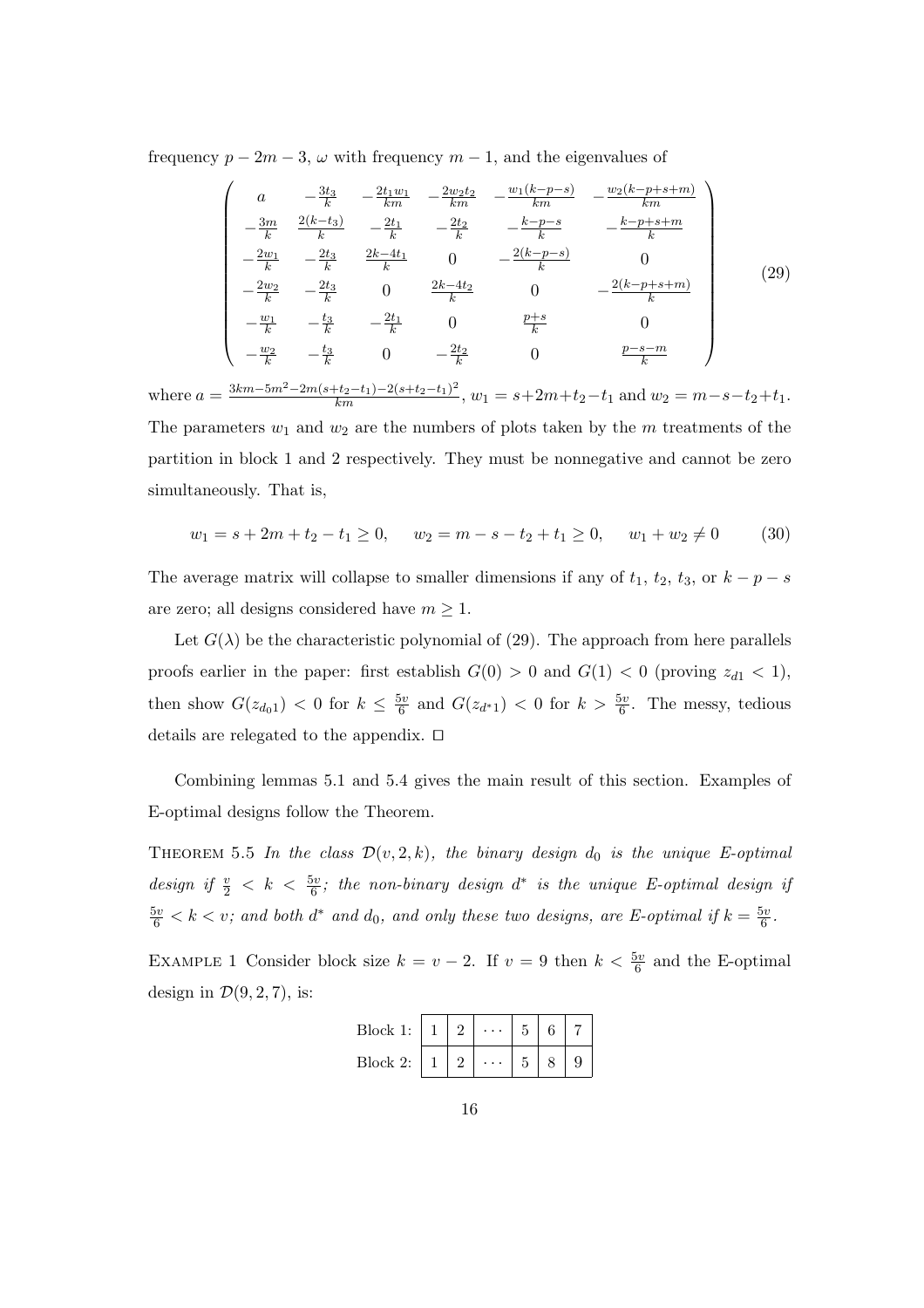However, if  $v = 13$  then  $k > \frac{5v}{6}$  and the E-optimal design in  $\mathcal{D}(13, 2, 11)$ , is:

| Block 1: $\mid 1 \mid 2 \mid$ |  | $\cdots$ 7 |         |    |        |    |    |
|-------------------------------|--|------------|---------|----|--------|----|----|
| Block 2: $\vert 1 \vert$ 2    |  | $\cdots$   | $\pm 7$ | 10 | ` 11 L | 12 | 13 |

# 6 Comparisons and Discussion

A general observation from sections 3-5 is that for experiments in two blocks, conventional criteria lead to different design choice. This section further explores the interplay of the A, D, and E criteria.

DEFINITION A design is said to be  $\phi_{\eta}$ -optimal for fixed  $\eta \geq 0$  if among all competing designs d it minimizes  $\phi_{\eta}(C_d) = \left(\sum_{i=1}^{v-1} (z_{di})^{-\eta}\right)^{\frac{1}{\eta}}$ 

Introduced by Kiefer (1975), the  $\phi_{\eta}$  criteria include A, D, and E as  $\eta = 1$ ,  $\eta = 0$ , and  $\eta \rightarrow \infty$ , respectively. These criteria provide a useful bridge for assessing the relative strengths of  $d_0$  and  $d^*$  beyond what is revealed by A, D, and E alone. This is done by comparing  $\phi_{\eta}(C_{d_0})$  and  $\phi_{\eta}(C_{d^*})$  for all  $\eta$ . Of the many examples we have examined (including all  $v \le 100$ ), two are shown below, both having  $\frac{k}{v} > \frac{5}{6}$  $\frac{5}{6}$ .

We have found no example where  $d^*$  is  $\phi_{\eta}$ -superior to  $d_0$  for any  $\eta$  when  $\frac{k}{v} < \frac{5}{6}$  $\frac{5}{6}$ . On the other hand, for  $\frac{k}{v} > \frac{5}{6}$  $\frac{5}{6}$ , we have found  $d_0$  to be  $\phi_{\eta}$ -inferior to  $d^*$  for all but a relatively small set of  $\eta$ . This small set is of the form  $\eta \leq \tilde{\eta}$ , with  $d^*$  superior for all  $\eta > \tilde{\eta}$ . An obvious implication is that unless overriding weight is placed on the A-criterion,  $d^*$  is the better choice for  $\frac{k}{v} > \frac{5}{6}$  $\frac{5}{6}$ .

EXAMPLE 2 Table 1 presents the  $\phi_{\eta}$ -comparisons of  $d_0$  and  $d^*$  for  $\mathcal{D}(24, 2, k)$ , in which  $k/v > 5/6 \Leftrightarrow k \ge 21.$ 

|                 | 21    | 22    | 23    |
|-----------------|-------|-------|-------|
| $\widetilde{n}$ | 5.401 | 4.494 | 4.459 |

Table 1:  $\widetilde{\eta}$  for  $v=24$  and  $21\leq k\leq 23$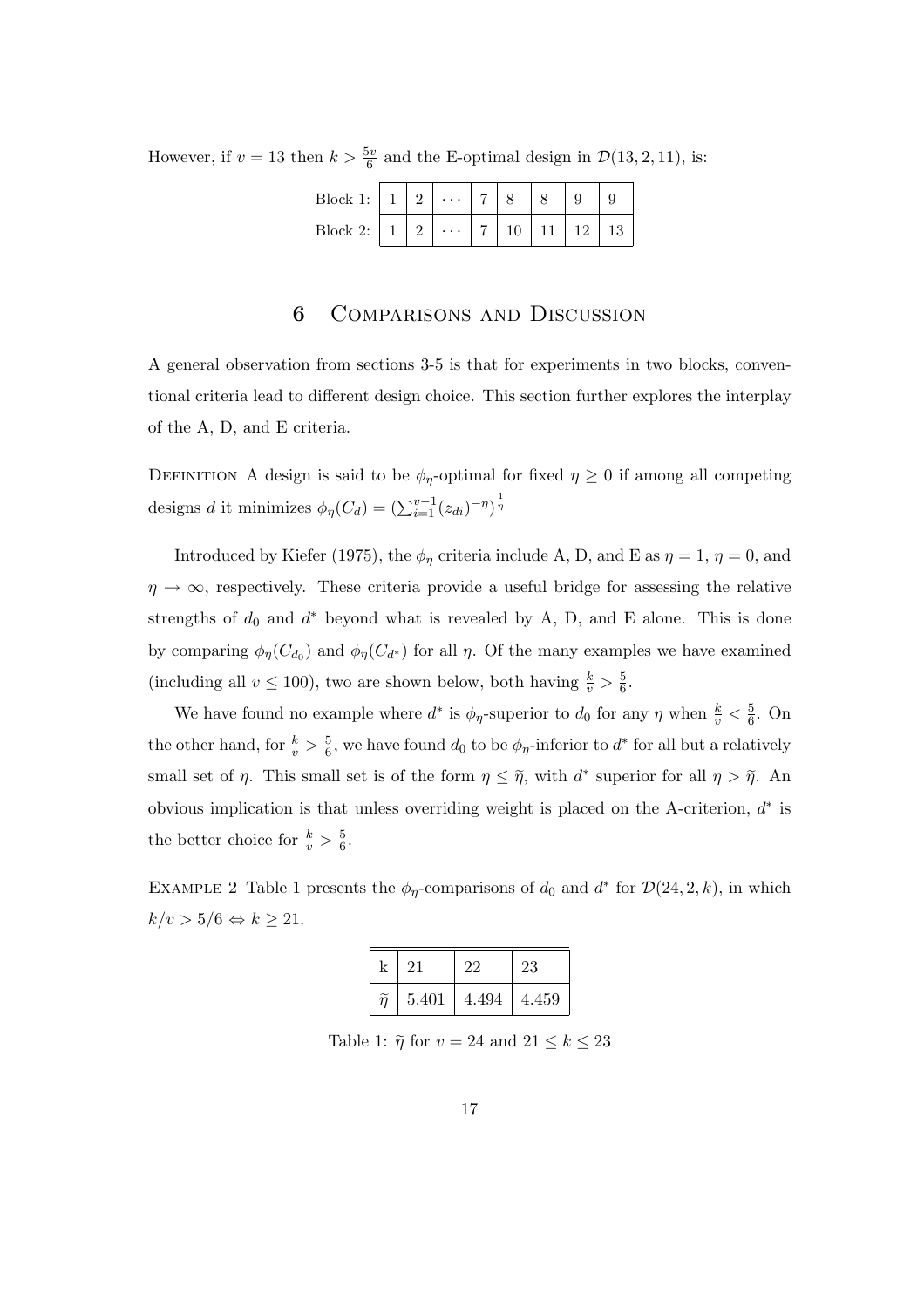EXAMPLE 3 Table 2 presents the  $\phi_{\eta}$ -comparisons of  $d_0$  and  $d^*$  for  $\mathcal{D}(100, 2, k)$ , in which  $k/v > 5/6 \Leftrightarrow k \geq 84.$ 

| $\mathbf{k}$    | -84                                                                                | 85                                                                            | -86 | - 87 | 88  | -89 | 90 | -91 |
|-----------------|------------------------------------------------------------------------------------|-------------------------------------------------------------------------------|-----|------|-----|-----|----|-----|
|                 | $\widetilde{\eta}$   9.771   7.316   6.253   5.628   5.213   4.923   4.714   4.566 |                                                                               |     |      |     |     |    |     |
| $\mathbf{k}$    | -92                                                                                | 93                                                                            | 94  | -95  | -96 | -97 | 98 | 99  |
| $\widetilde{n}$ |                                                                                    | $4.465$   $4.405$   $4.384$   $4.405$   $4.474$   $4.614$   $4.872$   $5.421$ |     |      |     |     |    |     |

Table 2:  $\tilde{\eta}$  for  $v = 100$  and  $84 \leq k \leq 99$ 

A different comparison can be had through the E<sub>t</sub>-criterion, which is  $\sum_{i=1}^{t} \frac{1}{z_d}$  $rac{1}{z_{di}}$  for fixed  $t \in \{1, \ldots, v-1\}$ . If d is E<sub>t</sub>-optimal then it minimizes the largest average variance over all t-dimensional subspaces of the  $(v - 1)$ -dimensional subspace of all treatment contrasts. E<sub>1</sub>-optimality is the E-optimality of section 5, and  $E_{v-1}$ -optimality is the A-optimality of section 3. With the eigenvalues for  $d^*$  and  $d_0$  in hand, this can be easily shown:

THEOREM 6.1 For  $k > \frac{5v}{6}$ ,  $d^*$  is  $E_t$ -better than  $d_0$  for  $1 \le t < 2(v-k)$ , and  $d_0$  is  $E_t$ -better than  $d^*$  for  $2(v-k) \le t \le v-1$ .

E-optimality is a minimax criteria, and this theorem tells us how deeply  $d^*$ 's advantage over  $d_0$  extends in a minimax sense. The depth of that advantage decreases as  $k$ grows.

In closing we offer one last observation. There are designs other than  $d^*$  which are E-better then  $d_0$ , and these designs vary with respect to their A-behavior. Proof of the following can be found in Jin  $(2004)$ . The parameters s and y are defined in Figure 3.

THEOREM 6.2 Consider the class  $\mathcal{D}_1(v, 2, k)$  with  $\frac{k}{v} > \frac{5}{6}$  $\frac{5}{6}$ . The following hold:

- (i) A necessary condition for a non-binary design to be E-superior to  $d_0$  is  $s \geq$  $\frac{4(k-p)^2}{p}$  $\left[\frac{-p}{p}\right] + 1$ . This necessary condition is sufficient when  $y = 0$ .
- (ii) Among all non-binary designs that are E-superior to  $d_0$ , the design with  $s =$  $\frac{4(k-p)^2}{p}$  $\left[\frac{-p}{p}\right]+1$  and  $y=0$  is A-best and D-best.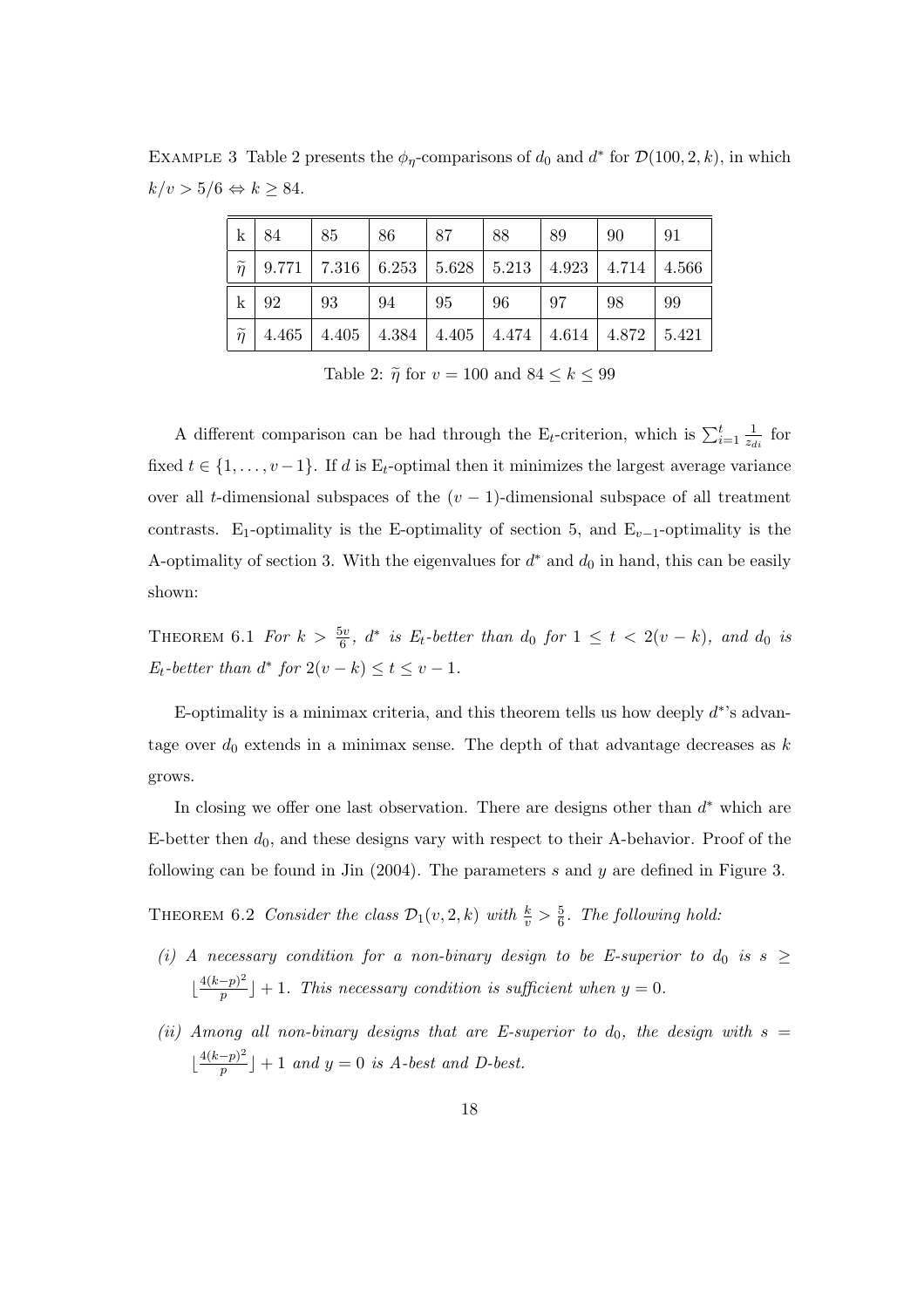#### ACKNOWLEDGEMENT

J. P. Morgan was supported by National Science Foundation grant DMS06-04997.

### **REFERENCES**

Constantine, G. M. (1981). Some E-opitmal block designs. The Annals of Statistics 9, 886-892.

Jin, B. (2004). Optimal Block Designs with Limited Resources. Ph.D. Dissertation, Virginia Polytechnic Institute and State University, Blacksburg. http://scholar.lib.vt.edu/theses/available/etd-11242004-084512/ .

KIEFER, J. (1975). Construction and optimality of generalized Youden designs. A Survey of Statistical Design and Linear Models Ed. J. N. Srivastava, pp. 333-353. North-Holland: Amsterdam.

Morgan, J. P. (2007). Optimal incomplete block designs. Journal of the American Statistical Association, to appear.

Morgan, J. P. and Parvu, V. (2007). Most robust BIBDs. Statistica Sinica, to appear. Shah, K. R. and Sinha, B. K. (1989). Theory of Optimal Designs. Springer-Verlag: New York.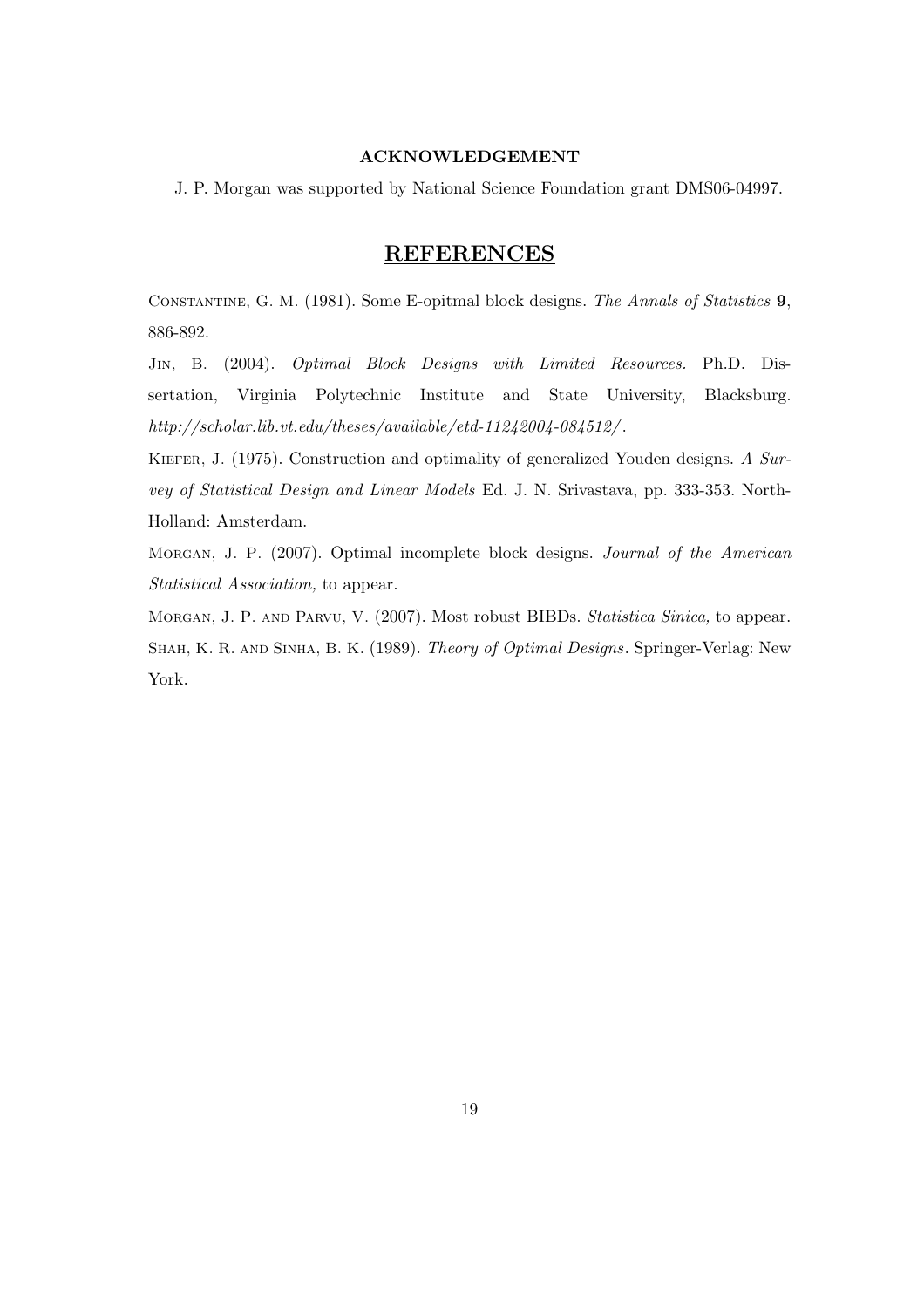#### A Further Details for the Lemma 5.4 Proof

The proof proceeds from the paragraph following (30), using the reduced average matrix (29). The first job is to show there is a positive eigenvalue less than one for (29). The characteristic polynomial for (29), after removing the factors  $\lambda$  and  $\lambda - 2$ , multiplying by  $k^2m$ , and employing the definitions of  $w_1, w_2$ , and  $t_3$ , is

$$
G(\lambda) = \lambda^4 k^2 m + \lambda^3 [2k(t_1 - t_2)^2 - 4kst_1 + 4k(s + m)t_2 + 2ks^2 + 2ksm + 2km^2 - 7k^2m]
$$
  
+  $\lambda^2 [(-10k + 2p + m)(t_1 - t_2)^2 + 2(10ks - km - 2ps + m^2)t_1$   
-2(10ks + 11km - 2ps - 2pm - m<sup>2</sup>)t<sub>2</sub>  
+ 16k<sup>2</sup>m + 2kpm - 10ksm - 10ks<sup>2</sup> - 8km<sup>2</sup> + 2ps<sup>2</sup> + 2psm - p<sup>2</sup>m - 2sm(s + m)]  
+  $\lambda [(16k - 6p - m)(t_1 - t_2)^2 - 2(16ks - 3km - 6ps + pm + m^2)(t_1 - t_2)$   
+4(11km - 4pm + m<sup>2</sup>)t<sub>2</sub>  
+16ks<sup>2</sup> + 16ksm - 12k<sup>2</sup>m + 12km<sup>2</sup> - 6ps<sup>2</sup> + 5p<sup>2</sup>m - 2pm<sup>2</sup> + 4sm(s + m)]  
-2(2k - p)[2(t\_1 - t\_2)<sup>2</sup> - (4s - m)(t\_1 - t\_2) + 6mt\_2 + 2(m<sup>2</sup> + ms + s<sup>2</sup>) - 3mp]

The last line in the above expression, which is  $G(0)$ , can be rearranged as

$$
G(0) = 4(2k - p)(m - s + t_1 - t_2)(2m + s - t_1 + t_2) + 6(2k - p)m(p - 2m - t_1 - t_2)
$$
  
= 4(2k - p)w<sub>1</sub>w<sub>2</sub> + 6(2k - p)mt<sub>3</sub>

Now  $t_3 \geq 0$  and from (30)  $w_1w_2 > 0$ , so  $G(0) > 0$ . Direct evaluation gives  $G(1) =$  $-2m(k-p-s)(k-p+m+s)$  < 0. Thus  $z_{d1} \in (0,1)$  for any d inducing the full  $6 \times 6$  matrix (29), i.e. for any d not having any  $t_i = 0$  or  $s = k - p$ , in which cases the correct version of (29) has smaller dimension. It can be shown that  $G(\lambda)$  as given above reduces to the correct polynomial if any  $t_i = 0$ , so the result for  $z_{d1}$  holds in these cases. If  $s = k - p$ , the characteristic polynomial can be expressed as  $Q(\lambda)$  (say) where  $G(\lambda)|_{s=k-p} = (1-\lambda)Q(\lambda)$ . For any  $\lambda < 1$ ,  $(1-\lambda)Q(\lambda)$  and  $Q(\lambda)$  have the same sign, so again the result holds.

It remains to show that  $G(z_{d_0 1}) < 0$  when  $p \leq \frac{4k}{5}$  $\frac{4k}{5}$ , and  $G(z_{d^*1}) < 0$  when  $p > 4k/5$ . These are nontrivial tasks, each requiring investigation of several involved subcases.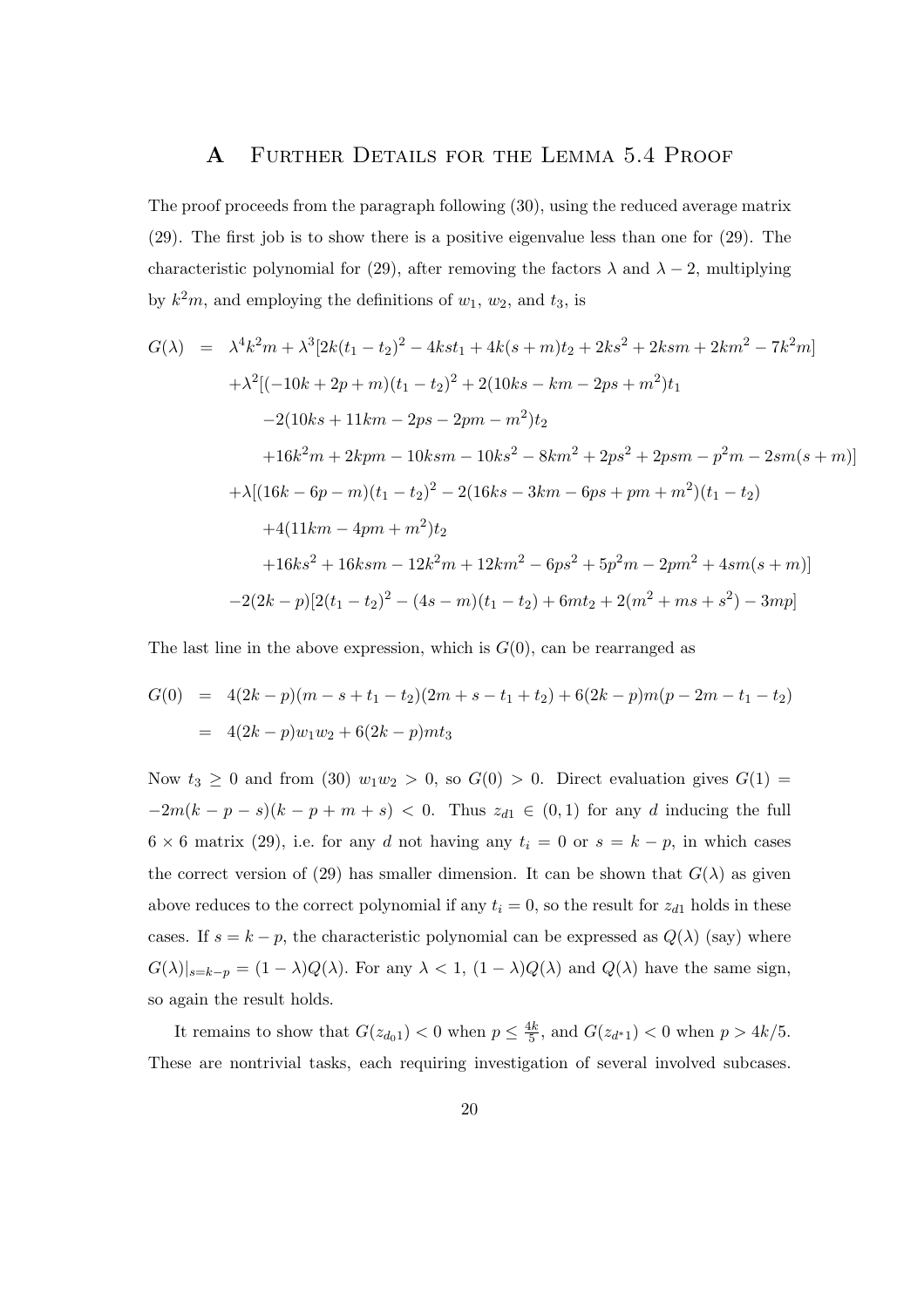While the general thrust of the arguments for these two tasks are similar, working with  $G(z_{d^*1})$  is relatively more difficult due to  $z_{d^*1}$  being irrational. Here only some cases for  $G(z_{d^*1})$  are explored. The complete proof can be seen in Jin's (2004) dissertation, where it consumes 29 pages.

The main points of the proof are as follows.  $G(z_{d^*1})$  is a quadratic function of  $t_1$  and t<sub>2</sub>. This function of  $(t_1, t_2)$  is concave and has no solution to the equations  $\partial G/\partial t_1 =$  $0 = \partial G/\partial t_2$ . Its maximum value must therefor lie somewhere on the boundaries, i.e., on the lines  $t_1 = 0$ ,  $t_2 = 0$ ,  $t_1 + t_2 = p - 2m$ ,  $t_2 - t_1 = m - s$  or  $t_1 - t_2 = s + 2m$ . The values on the five lines are all smaller than zero, and so  $G(z_{d^*1}) < 0$ . Some of the fairly extensive technical details for this straightforward line of thought follow.

Recall from (22) that  $z_{d^*1} = \frac{k+2p-\sqrt{17k^2-36kp+20p^2}}{2k} = \alpha + \frac{1}{2}$  $rac{1}{2}(1 -$ √  $\overline{17 - 36\alpha + 20\alpha^2}$  =  $\alpha + \frac{1}{2}$  $\frac{1}{2}(1-\delta)$ , say, introducing the symbol  $\delta$  to simplify the expression (which is best left to software so is not shown here) of  $G(z_{d*1})$ . It can be seen that  $0 < \delta < 1$  for  $\frac{4}{5} < \frac{p}{k} = \alpha < 1$ . Considering  $G(z_{d*1})$  as a functon of  $t_1$  and  $t_2$ , differentiate to find

$$
\frac{\partial^2 G(z_{d*1})}{\partial t_1^2} = \frac{\partial^2 G(z_{d*1})}{\partial t_2^2} = -\frac{\partial^2 G(z_{d*1})}{\partial t_1 \partial t_2} = -\frac{\partial^2 G(z_{d*1})}{\partial t_2 \partial t_1}
$$
  
= 
$$
-\frac{(k-2p+2\delta)[9k^2-18kp+8p^2+2mp+km(1-\delta)+6k\delta(k-p)+k^2\delta^2]}{2k^2}
$$
(31)

Evaluation of (31) requires showing  $k - 2p + k\delta > 0$ . This is easily done with a simple plot as follows. Replacing  $\delta$  by its actual value gives  $k - 2p + k\delta = k(1 - 2\alpha +$ √  $\overline{17 - 36\alpha + 20\alpha^2}$ . Plotting  $1 - 2\alpha +$ √  $17 - 36\alpha + 20\alpha^2$  shows that it is always greater than zero for  $\alpha \in (\frac{4}{5})$  $(\frac{4}{5}, 1)$ . It can be similarly shown that  $9k^2 - 18kp + 8p^2 + 6k\delta(k - p)$  +  $k^2 \delta^2 > 0$  for  $p > \frac{4}{5}k$ .

As a consequence, the Hessian for  $G(z_{d^*1})$  with respect to  $t_1$  and  $t_2$  is non-positive definite, implying  $G(z_{d^*1})$  is concave with respect to  $t_1$  and  $t_2$ . If there is a solution to the equations  $\partial G(z_{d^*1})/\partial t_1 = 0 = \partial G(z_{d^*1})/\partial t_2$  in the feasible  $(t_1, t_2)$  range, then that solution maximizes  $G(z_{d^*1})$ ; if no such solution exists,  $G(z_{d^*1})$  is maximized on a boundary of the feasible region.

So set  $\partial G(z_{d^*1})/\partial t_1 = 0$  and solve for  $t_1$ , call the solution  $\hat{t}_{11}$ . Likewise set  $\partial G(z_{d^*1})/\partial t_2$  $= 0$  and again solve for  $t_1$ , call the solution  $\hat{t}_{12}$  (again, this is an onerous task if done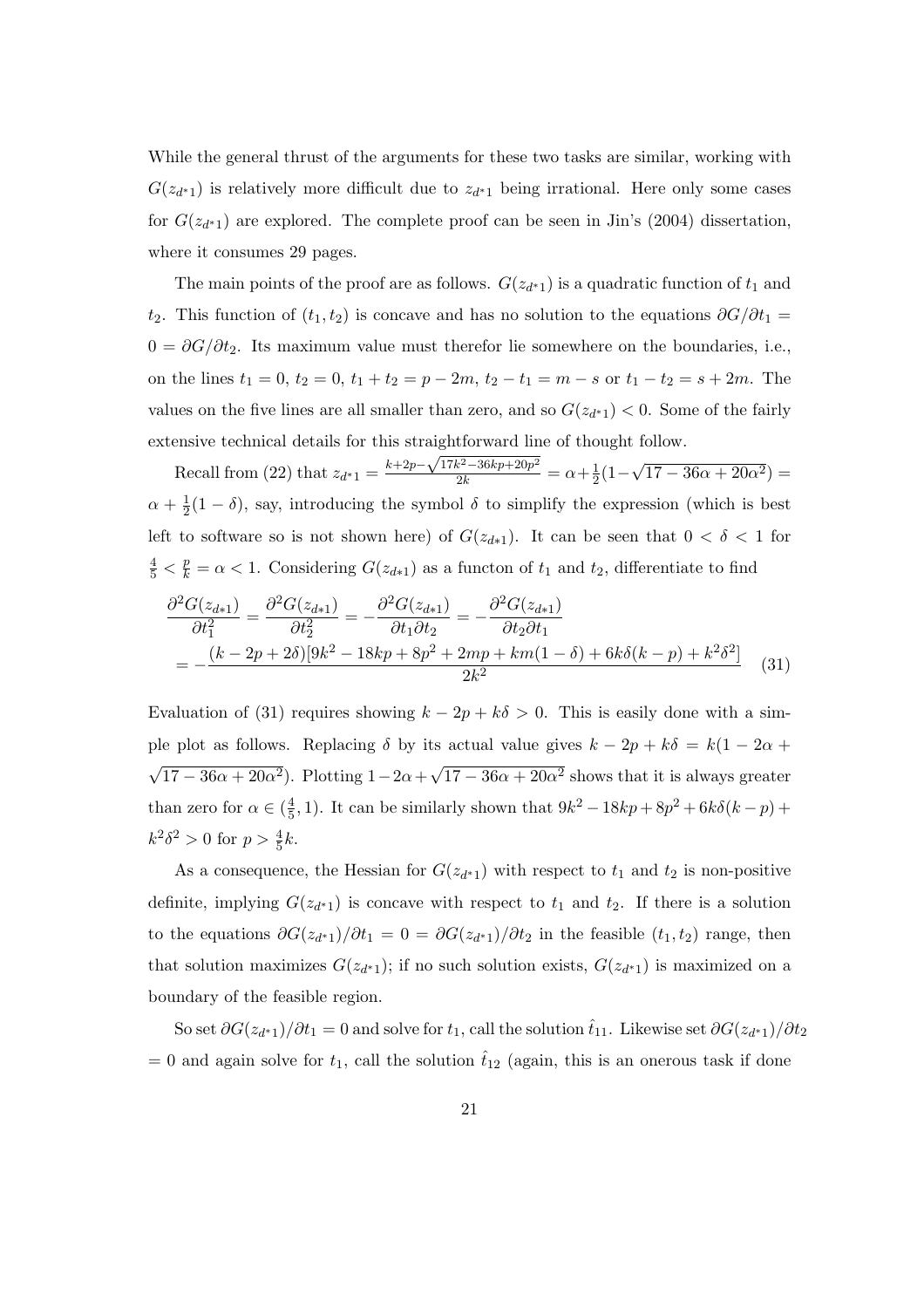manually, but easily left to software). Setting  $\hat{t}_{11} = \hat{t}_{12}$  and cancelling their common denominator gives

$$
[15k2 - 26kp + 8p2 + k2\delta2 + 2k\delta(4k - 3p)] + [4mp + 2km(1 - \delta)] = 0.
$$

The second bracketed term is obviously positive (since  $m > 0$ ). Dividing the first bracketed term by  $k^2$  produces a function of  $\alpha$  alone which, when plotted, is positive for  $\alpha \in (\frac{4}{5})$  $\frac{4}{5}$ , 1). Thus there is no solution to  $\partial G(z_{d^*1})/\partial t_1 = 0 = \partial G(z_{d^*1})/\partial t_2$ . The maximum value for  $G(z_{d^*1})$  must be on the boundaries identified above.

Now the truly tedious part begins: checking the values of  $G(z_{d^*1})$  on the boundary lines. Here the line  $t_1 = 0$  will be examined; other cases are in Jin (2004). Writing  $G_1^*$ for  $-16k^2G(z_{d^*1})$  evaluated at  $t_1=0$ ,

$$
G_1^* = 4(k - 2p + k\delta)[9k^2 - 18kp + 8p^2 + 2mp + km(1 - \delta) + 6k\delta(k - p) + k^2\delta^2]t_2^2
$$
  
+8(k - 2p + k\delta)[(k + 2p - k\delta)m^2 + (3k - 4p + k\delta)(4k - 2p + k\delta)m  
+ s(3k - 4p + k\delta)(3k - 2p + k\delta)]t\_2  
+(3k - 2p + k\delta)L

where

$$
L = 4[5k2 - 8kp + 4p2 - 2s(k + 2p - k\delta) + k\delta(2k - 4p + k\delta)]m2
$$
  
+4s[3k<sup>2</sup> - 10kp + 8p<sup>2</sup> - 2s(k + 2p - k\delta) + k\delta(4k - 6p + k\delta)]m  
+4s<sup>2</sup>(k - 2p + k\delta)(3k - 4p + k\delta)  
+km(1 - \delta)(3k - 4p + k\delta)(5k - 2p + k\delta).

The goal is to show  $G_1^* > 0$ . Now  $3k - 4p + k\delta > k - 2p + k\delta \ge k - 2p + 2\delta > 0$  for  $p > 4k/5$ , the last inequality having been established following (31), so the coefficient of  $t_2$  in  $G_1^*$  is positive. The coefficient of  $t_2$  is positive by comparison with (31). It remains to show that  $L > 0$ .

The two expressions in  $L$  in square brackets are each decreasing in  $s$ , so can be bounded by setting  $s = k - p$  and simplifying as follows:

$$
5k^2 - 8kp + 4p^2 - 2s(k + 2p - k\delta) + k\delta(2k - 4p + k\delta) \ge (k - 2p + k\delta)(3k - 4p + k\delta)
$$